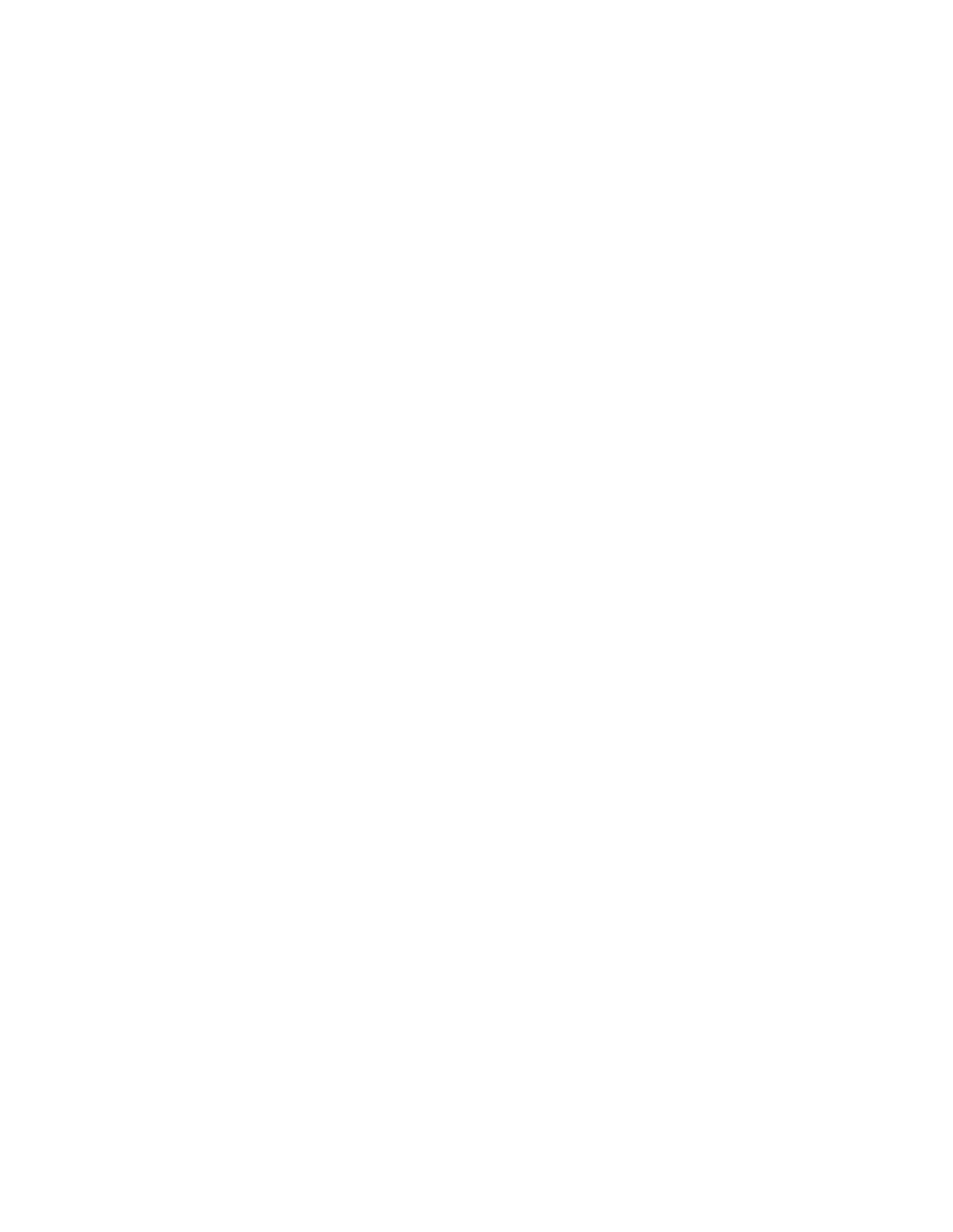# **Table of Contents**

| Section 3: Trends Analysis, Implications of Trends, and Opportunities and Threats 3   |
|---------------------------------------------------------------------------------------|
|                                                                                       |
| Section 5: Strategic Focus Areas (SFAs), Goals, Objectives and Strategic Projects  19 |
|                                                                                       |
|                                                                                       |
|                                                                                       |
|                                                                                       |
|                                                                                       |
| Appendices:                                                                           |
|                                                                                       |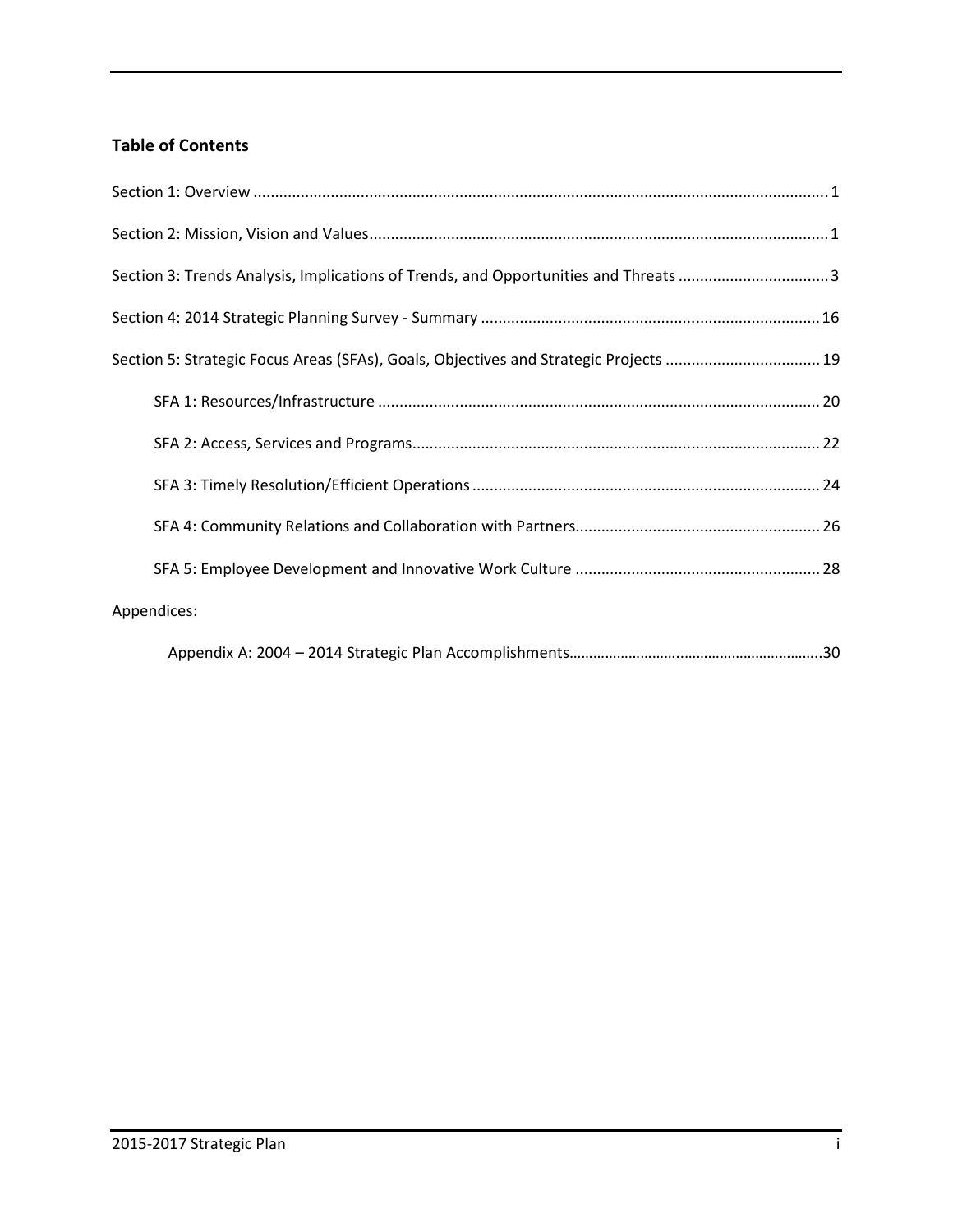Members of the Courts' 2014 Strategic Planning Task Force:

Hon. Edward R. Post Chief Judge, Circuit Court

Mr. Kevin J. Bowling Court Administrator

Ms. Kelly Aylsworth Trial Court Director

Mr. Andrew Brown Adult Drug Treatment Court

Mr. Thom Lattig Assistant Juvenile Services Director – Field Services

Ms. Tammy Lutz Juvenile Register

Ms. Lily Marx Superintendent of Detention

Dr. Penni DeWitt Probate Register

Mr. Rick Taylor OCJCEA – Juvenile Caseworker

Ms. Heather Blodgett Task Force Staff

Dr. Brenda J. Wagenknecht-Ivey Consultant and CEO, PRAXIS Consulting, Inc. Hon. Mark A. Feyen Chief Judge, Probate Court

Mr. Bob Alward Assistant Superintendent of Detention

Ms. Nicole Bierema Senior Caseworker

Ms. Jennell L. Challa Friend of the Court

Mr. Paul Lindemuth Assistant Juvenile Services Director – Internal Operations Mr. Matt Mapes FOCEA – FOC Investigator

Ms. Sandra K. Metcalf Juvenile Services Director

Mr. Matt Schmid Assistant Friend of the Court, Field Services

Ms. Cindy Spielmaker Treatment Services Manager

Ms. Kathy Winston Assistant Friend of the Court – Internal Operations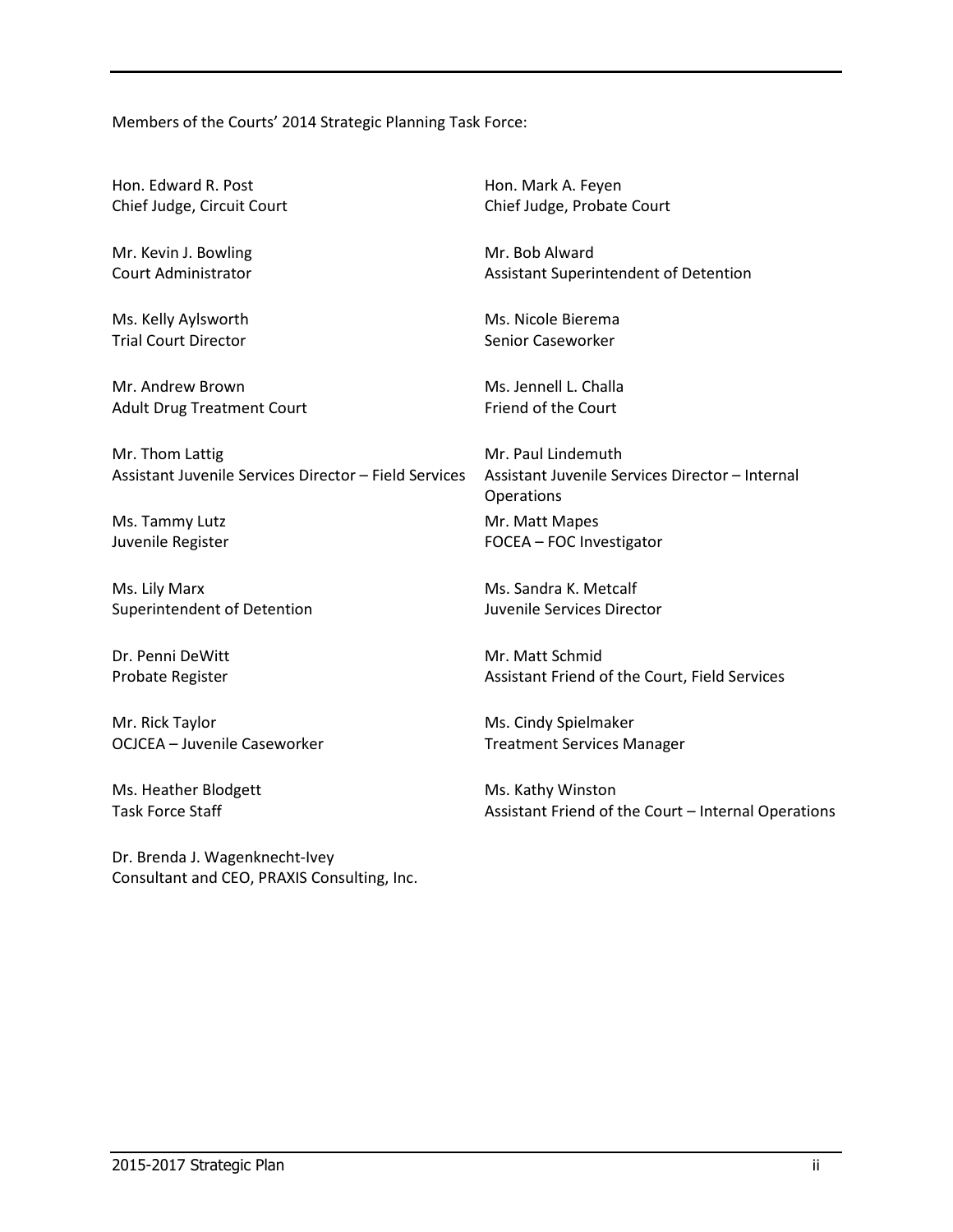# **2015-2017 Strategic Plan**

December 10, 2014

#### **Section 1: Overview**

The 20<sup>th</sup> Judicial Circuit and Ottawa County Probate Courts developed their first, court-wide Strategic Plan in 2004. Over the past decade, the Courts' Judicial and Administrative Leadership, Strategic Plan Action Teams, and staff implemented the Strategic Plan achieving many great accomplishments such as completing a new court facility in Grand Haven, opening the Legal Self Help Center, securing grants to support Adult and Juvenile Drug Courts and other innovations, improving the Court Intern program, implementing the Building Bench Strength Program, providing training to staff, and hosting annual Bench Bar meetings, to name a few. Additional accomplishments between 2004 and 2014 are provided in Appendix A.

 In 2014, the Courts embarked on a planning process to overhaul the Courts' Strategic Plan. The process, which was facilitated by PRAXIS Consulting, Inc., included: (1) surveying key partners and stakeholders as well as judicial officers and staff; (2) discussing an ideal future for the Courts; (3) reviewing and analyzing external and internal trends; (4) identifying future opportunities and threats; (5) updating the Courts' strategic focus areas, goals, and objectives; and (6) identifying annual strategic/priority projects.

 The Courts' mission, vision, and core values from past planning efforts are included below. Also included are major findings from the trends analysis and 2014 Strategic Planning Survey. Finally, the Courts' updated strategic focus areas, goals, and objectives are presented at the end of this document. The Courts' 2015 priority projects are presented in a Companion Document – 2015 Strategic Priorities and Projects.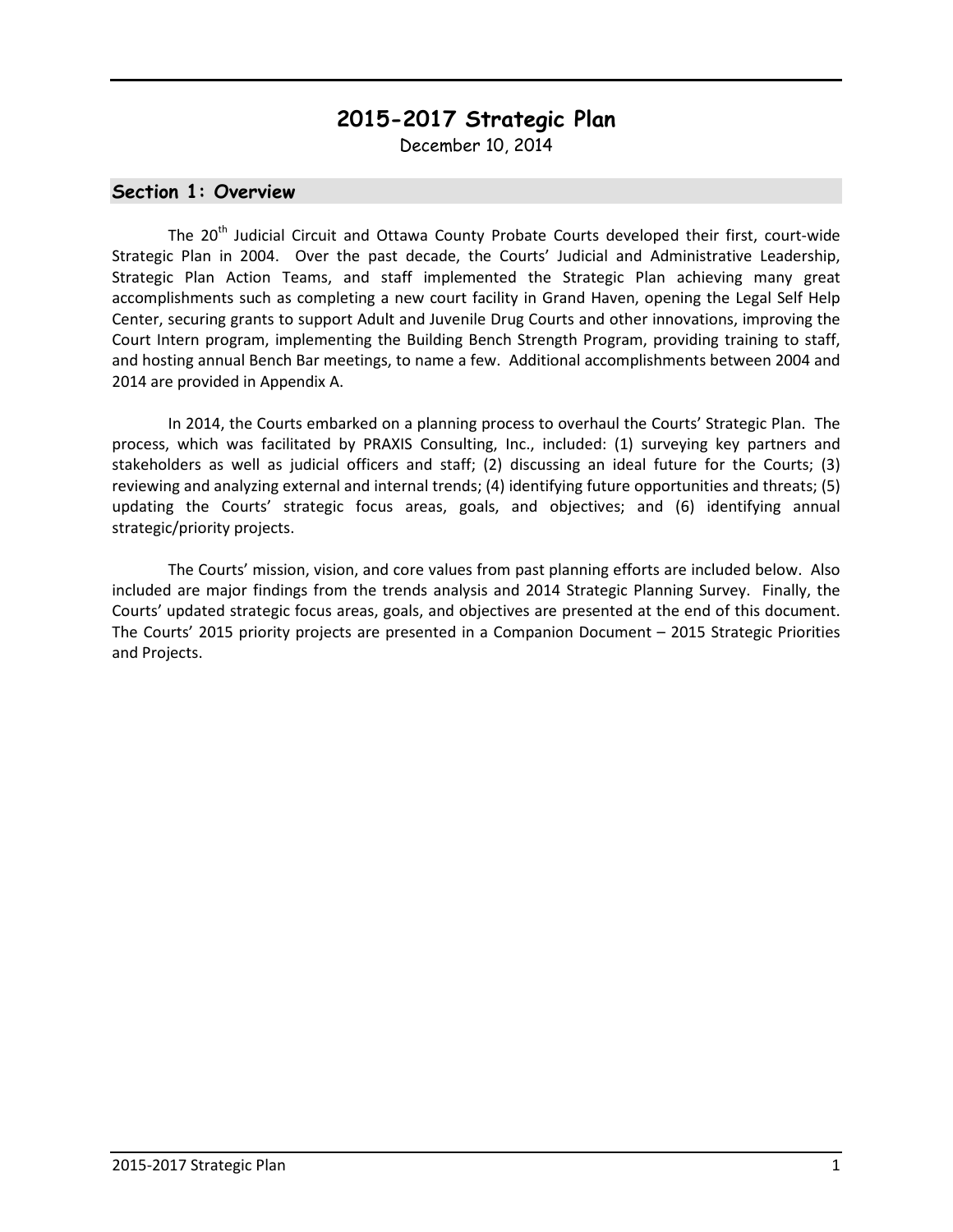# **Section 2: Mission, Vision and Core Values**

 An organization's mission statement conveys why it exists – its primary purpose. A vision of the future communicates what the Courts will look like or will be doing when performing at their best. The core values convey the attitudes and behaviors embraced by the Courts; they should guide decisionmaking and the day-to-day actions of all court employees, interns and volunteers.

Below are the Courts' mission, vision and core values.



To obtain the above vision, the Courts:

- Provide justice and equal access to all;
- Process and resolve legal matters quickly, fairly, and efficiently;
- Are nimble and embrace change; we are capable of responding quickly and effectively to emerging needs and circumstances;
- Provide easy physical and electronic access to services at all court locations (e.g., one-stop shopping);
- Use leading technologies to enhance access, services, and operational efficiencies (e.g., real time data, paperless);
- Use evidence-based and promising practices to achieve effective case and justice outcomes;
- Have sufficient funding and resources to meet the needs of the community and court users;
- Have positive community relations and collaborates effectively with stakeholders and justice system and community partners;
- Are an "employer-of-choice" with a stellar reputation attracting highly skilled applicants and ensuring judicial officers and staff are well-trained, satisfied, and engaged.

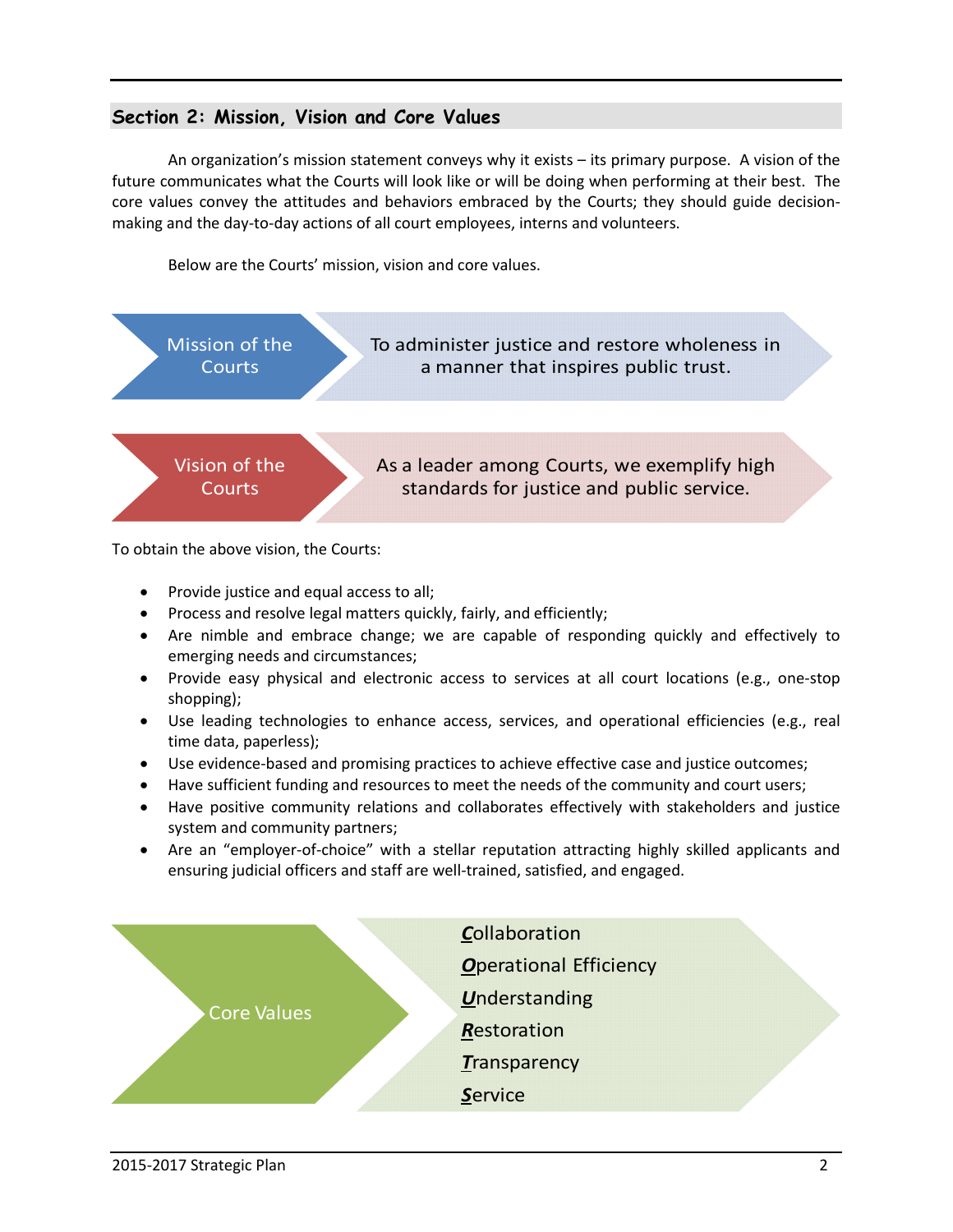# **Section 3: Trends Analysis, Implications, and Opportunities and Threats**

There are many social/demographic, economic, policy/political, technological, and criminal justice system trends affecting the judicial branch nationally, as well as the  $20<sup>th</sup>$  Judicial Circuit and Ottawa County Probate Courts. Below are a few of the most significant trends likely to impact the Courts in the future. The projected implications of the trends on the Courts also are summarized below. Finally, a few of the greatest opportunities and challenges/potential threats facing the Courts are presented at the end of this section.

#### **Social and Demographic Trends<sup>1</sup>**

- 1. Population. Ottawa County is the  $5<sup>th</sup>$  fastest growing county in Michigan, according to the US Census Bureau. The population of Ottawa County increased 13 percent from 2000 to 2012. In 2012, the County's population was 269,329. Between 2000 and 2012, the population of the cities of Holland and Grand Haven decreased 5 percent and 4.6 percent respectively. In 2012, Holland's population was 33,279 and Grand Haven's population was 10,650. The State of Michigan's population declined nearly 1 percent from 2000-2012.
- 2. Race and Ethnicity. While Ottawa County's population remains predominantly white (93 percent), it is becoming increasingly racially and ethnically diverse. (For comparison purposes, 78 percent of the US population, and 80 percent of Michigan's population, was white in 2012). In 2012, 9 percent of Ottawa County's population was Hispanic/Latino (up from 7 percent in 2000). Additionally, a greater proportion of African Americans, American Indians, Asians, and 2 or more races were living in the County in 2012 than in 2000. The largest increases were in the





US Census Bureau, American Community Survey. Percentages may not equal 100% due to rounding.

African American and Asian populations (both increased .7 percent from 2000 to 2012).

3. Age. The population in Ottawa County is aging, yet it is younger than the population in the State of Michigan and the United States. In 2000, 10 percent of Ottawa County's population was 65 years or older; by 2012, it increased to nearly 13 percent. The percent of population 65 years or older was higher for the State of Michigan and the United States in 2012 – 15 percent and 14 percent respectively. The median ages in 2012 were as follows: in Ottawa County - 35 years; in the State of Michigan – 39.4 years; and in United States - 37.2 years. From 2000 to 2010, the 25-34 year old population declined from 13 percent to just fewer than 12 percent. At the same time, the 15-19 and 20-24 year old populations increased slightly (.3 percent).

 $\overline{a}$ 

 $1$  U.S. Census Bureau and Annual American Community Survey.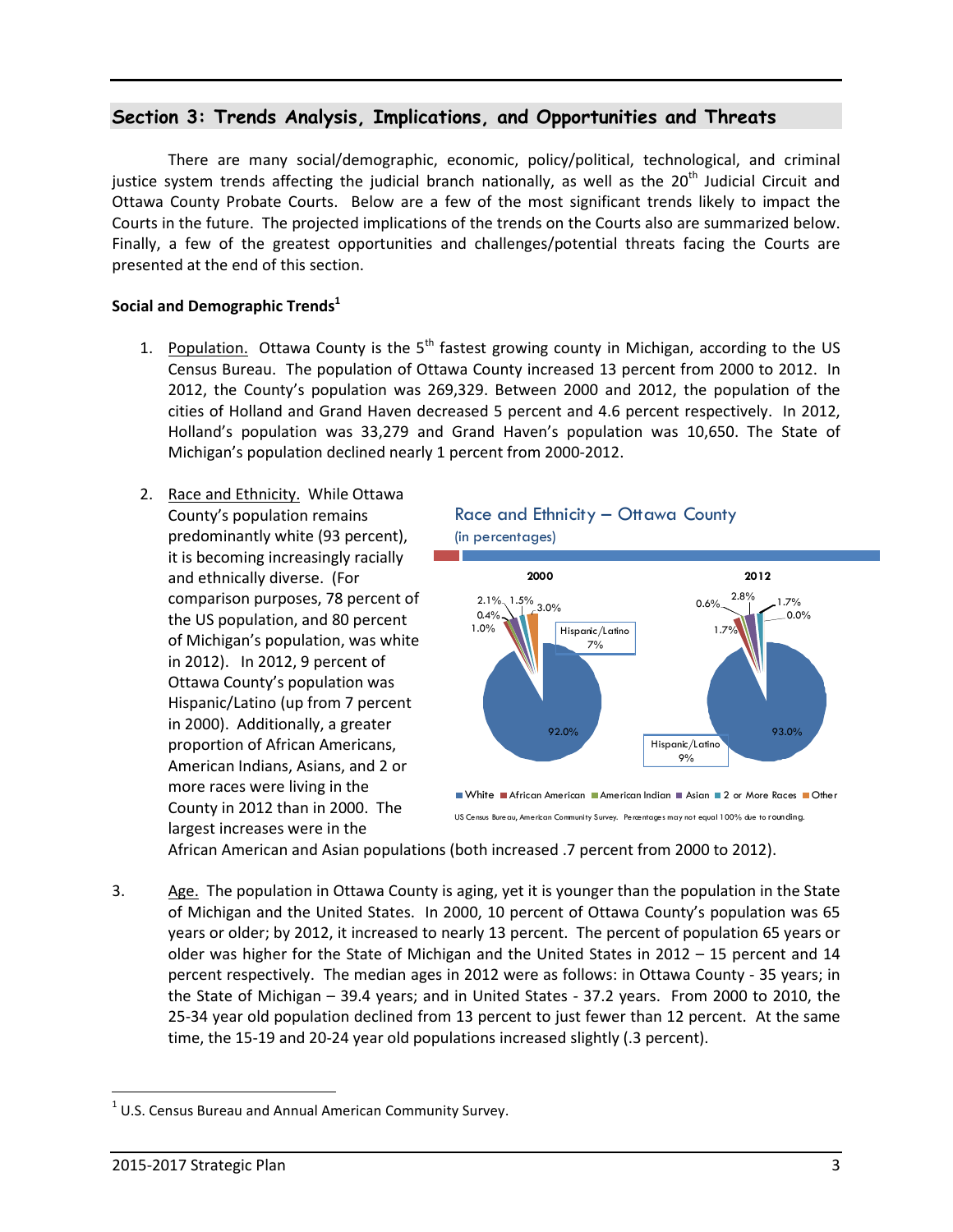- 4. Education. Persons living in Ottawa County and Grand Haven are more educated on average than persons living in the State of Michigan or the United States. Specifically, a larger proportion of persons 25 years and older have graduated from high school and have a bachelor's degrees in Ottawa County (91 percent and 29 percent respectively) and Grand Haven (91 percent and 32 percent respectively (compared to 89 percent and 26 percent respectively in the State of Michigan and 86 percent and 29 percent respectively in the United States).
- 5. Additional Social Trends:
	- Continued shifting and mobile population out migration in Michigan
	- Increasing awareness of environmental issues and push for "going green"
	- Increasing service demands (e.g., customers demand better and faster services; consumers are more informed)
	- Changing work and lifestyle choices (e.g., working virtually; how people choose to spend their non-working hours)
	- Explosion in the use of social media and networking as a way to maintain connections, communicate, and do business

#### **Economic Trends<sup>2</sup>**

6. Unemployment. Ottawa County's unemployment rate in 2000 was 2.9 percent (the unemployment rates for Michigan and the US in 2000 were 3.4 percent and 4.0 percent respectively). In 2010, Ottawa County's unemployment rate peaked at 13.3 percent (Michigan's rate peaked at 13.8 percent and the US' rate peaked at 9.7 percent in 2010). Since 2010, unemployment rates have decreased significantly. In December 2013, the unemployment rates were: 5.9 percent in Ottawa County; 7.8 percent in Michigan; and 6.6 percent for the US as a whole.



7. Median Household Income. Between 2000 and 2012, the median household income in Ottawa County was higher than the median household incomes for the State of Michigan and the United States. However, the gap is closing. Specifically, between 2000 and 2012, median household income in Ottawa County increased nearly 7 percent (from \$52,347 to \$55,760). Between 2000 and 2012, the median household income for the State of Michigan increased nearly 9 percent (from \$44,667 to \$48,471) and for the United States, it increased 26 percent (from \$41,994 to \$53,046).

 $\overline{a}$ 

 $2$  U.S. Department of Labor, Bureau of Labor Statistics and U.S. Census Bureau, American Community Survey.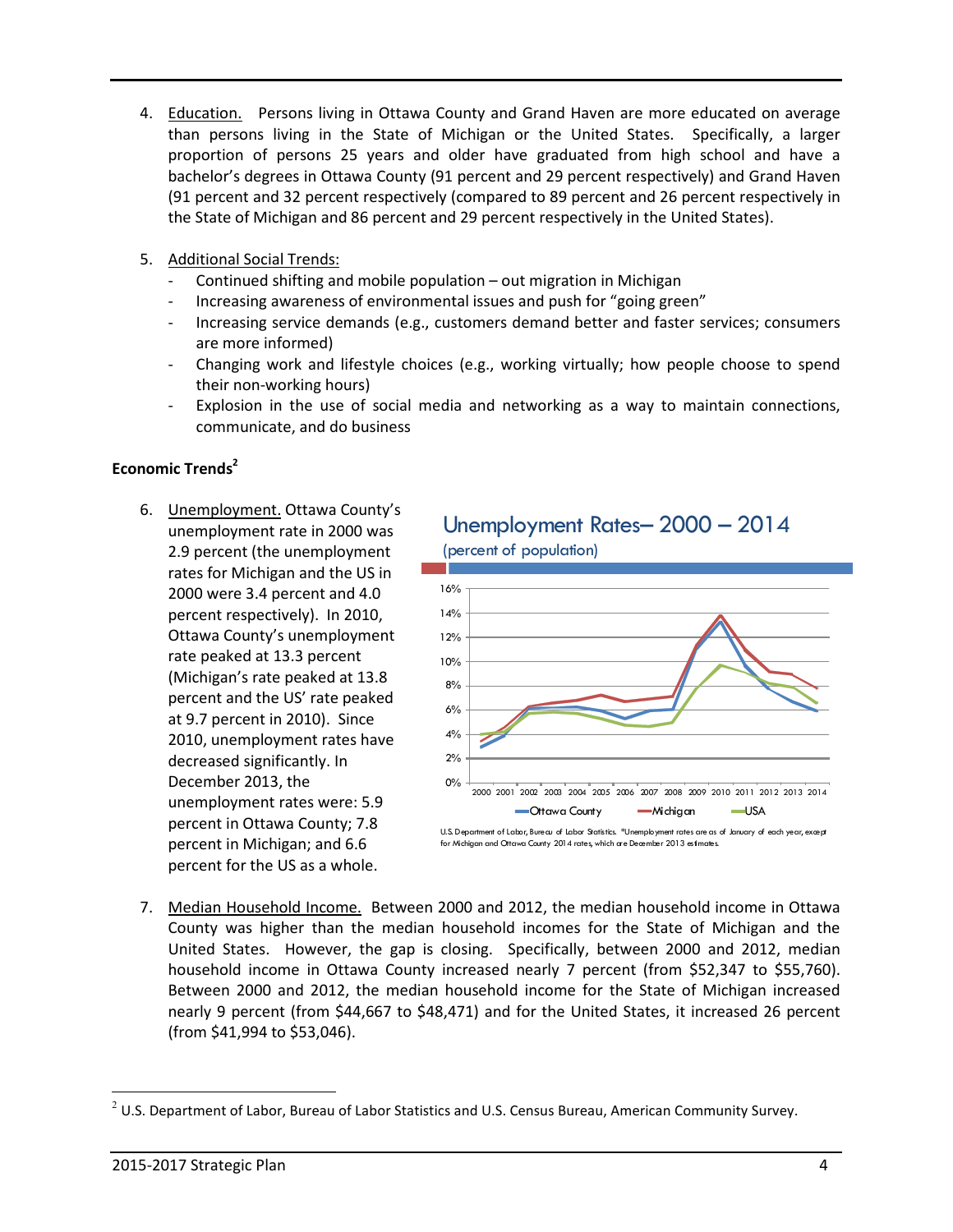In 2012, Asian and White persons had the highest median household income in Ottawa County (\$62,821 and \$56,384 respectively). African Americans and Hispanics had the lowest median household incomes in Ottawa County (\$45,262 and \$42,209 respectively) in 2012.





median household income of people living in Ottawa County was \$55,760. It was \$42,142 for persons living in Grand Haven and \$42,138 for persons living in Holland in 2012.

- 8. Median Value of Owner Occupied Housing. The median value of owner occupied housing in Ottawa County increased nearly 18 percent from 2000 to 2012 (from \$133,000 to \$156,400). During the same time period, the median value of owner occupied housing in the State of Michigan increased 11 percent (from \$115,600 to \$128,600); for the United States, it increased nearly 52 percent (from \$119,600 to \$181,400).
- 9. Median Gross Monthly Rent (plus utilities). In 2012, median gross monthly rent is lower in Ottawa County than in the State of Michigan and the United States. From 2000 to 2012, median gross monthly rent increased 29 percent in Ottawa County (from \$579 to \$749). During the same time period, median gross monthly rent increased 38 percent in the State of Michigan (from \$546 to \$755) and nearly 48 percent in the United States (from \$602 to \$889).
- 10. Families with Children Living in Poverty. Ottawa County has a lower proportion of families with children living in poverty than Grand Haven, Holland, Michigan, and the United States, however the percentage is growing. In 2000, nearly 5.5 percent of families with children were living below poverty in Ottawa County; in 2012, the proportion increased to nearly 10.5 percent. The proportion of families with children living in poverty for the State of Michigan was 10.5 percent in 2000 and 16.3 percent in 2012. For the United States, the percentages were 12.4 percent and 14.9 percent respectively. In 2012, 20.5 percent of families with children were living in poverty in Holland; for Grand Haven, it was 13 percent. Note: \$23,050 was the poverty threshold for a family of four in 2012, according to the US Poverty Guidelines.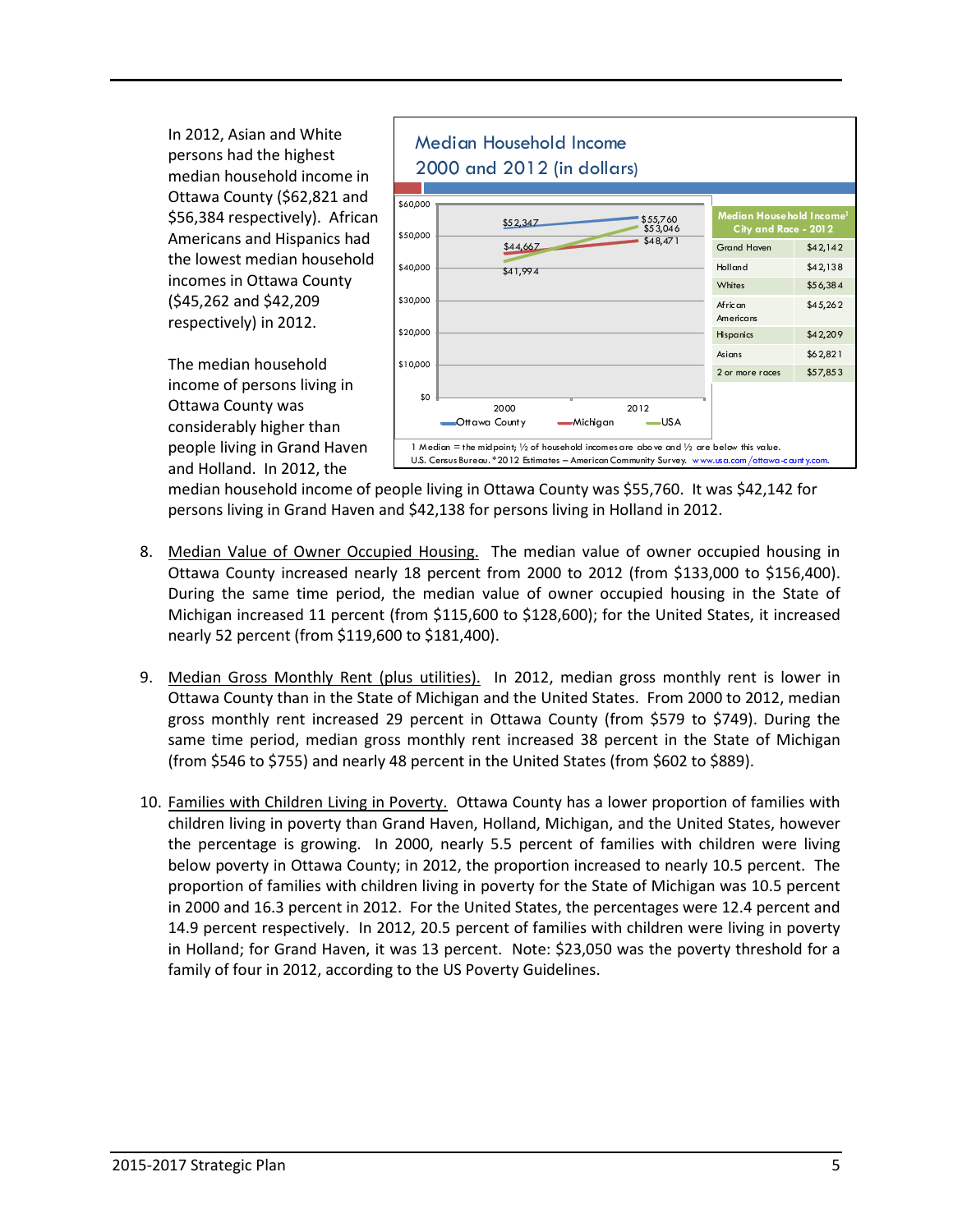#### **Policy/Political Trends**

NOTE: the external trends listed below represent national trends affecting courts across the United States. The sources for these trends are PRAXIS Consulting, Inc., the Center for Public Policy Studies, and the National Center for State Courts. The Strategic Planning Task Force believes the trends listed below also are relevant to the 20<sup>th</sup> Judicial Circuit and Ottawa County Courts. The trends will likely have implications for the Courts in the coming years.

- 11. Ongoing debate over social change and controversial issues (e.g., same sex marriage; legalization of marijuana; immigration reform; Health Care Reform/Affordable Care Act).
- 12. Declining state (and local) budgets and depleted reserves.
- 13. Continued scrutiny on how public tax dollars are spent and pressure to contain costs.
- 14. Continued polarization and gridlock among the major political parties.
- 15. Increasing focus on human trafficking.
- 16. Growing pressure to consolidate and/or regionalize services.
- 17. Increase in legislation for specific crimes and unfunded mandates.
- 18. Reduced state funding for some court/juvenile services and programs; local courts are increasingly having to fund a greater proportion of these programs
- 19. Legal issues, which typically are handled by the courts, are increasingly being legislated; laws are being passed that dictate how legal issues must be handled.
- 20. Increasing government intervention in what were once thought to be personal lifestyle choices (e.g., smoking, obesity).
- 21. Growing tension between increasing expectations for government solutions (e.g., public expects the courts to solve many of society's problems) and the call for less government involvement in personal lives (e.g., smoking, diet, health care).
- 22. Declining levels of collaboration between local legislative and judicial branches.

#### **Technological/Scientific Trends**

- 23. Continuing wireless revolution and rapidly developing telecommunications/information technology – gadgets galore.
- 24. Inability or unwillingness to unplug, tune out, or turn off; always connected.
- 25. Increasing divide between "digital natives" (the youngest generation) and everyone else.
- 26. Continuing expectation/demand for 24/7 access and services (e.g., e-everything, easy access from anywhere anytime).
- 27. More distance learning (e.g., online courses, webinars, virtual meetings, videoconferencing).
- 28. Continuing need for and progress in networking and sharing of appropriate information (information exchange standards).
- 29. Increasing (threat of) cyber attacks and identity theft.
- 30. Continued scientific breakthroughs (e.g., in areas such as brain research/science providing insights into implicit bias, human behavior, etc; nanotechnology; human genetics; and finding a cure and effective treatments for common diseases).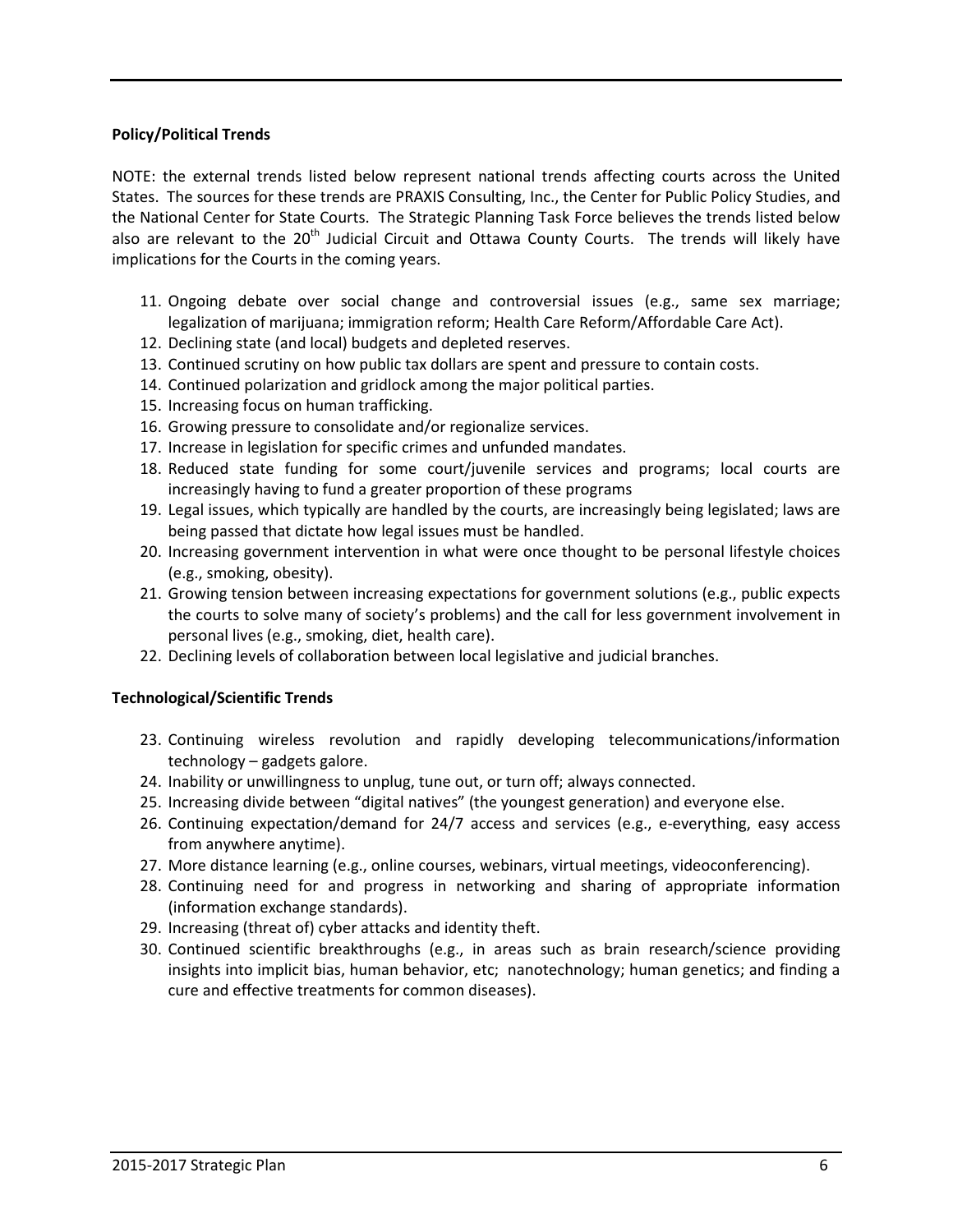#### **Justice System Trends**

- 31. Changing composition of court users (e.g., more non-English speaking and self-represented).
- 32. Increasing/changing caseloads and workloads (e.g., increase in some types of cases, increasing demand for greater customer service and assistance, more complex cases, more fee waiver requests, more inability to pay/defaults).
- 33. Declining budgets/funding at both the state and local levels.
- 34. Increasing number of litigants with mental health and/or addiction problems.
- 35. Increase in the use of alternative dispute resolutions (e.g., mediation, arbitration).
- 36. Increasing need/demand for the use of technology to enhance access and allow for doing business remotely/electronically (e.g., e-filing, online payments, video arraignments/hearings, access to case information, access to information via the internet/website).
- 37. Graying workforce, especially among administrators/managers.
- 38. Declining court infrastructure (facilities, technology, equipment, security).
- 39. The rise in physical threats and violence against judges and prosecutors.
- 40. Increasing collaboration among justice system partners to address system-wide issues.
- 41. Increasing use of evidence-based programs and practices to achieve more effective outcomes.
- 42. Increase in paperless systems/digital records.
- 43. Declining number of jury trials.
- 44. Continuing/growing distrust of the justice system generally (e.g., general distrust of government, belief it takes too long, costs too much, and African Americans cannot get a fair trial).

#### **Internal Trends – 20th Judicial Circuit and Ottawa County Probate Courts**

 The Strategic Planning Task Force reviewed internal trends related to the Courts' caseload, workload, budget, and staffing levels. In most instances, data were compiled from 2002 through 2013. However, reliable data were not always available for that time period. In these instances, a different time period was used (e.g., 2008 – 2013).

- 1. Total Filings (New and Reopened Cases). The total number of filings (new and reopened cases) for the Circuit and Probate Courts declined 26 percent from 2002 to 2013. Details by case types/Court are as follows.
	- Filings in the Trial Division declined nearly 7 percent from 2002 to 2013.
	- Juvenile filings declined 52 percent.
	- Protective proceedings declined 5 percent.
	- Probate filings declined 8 percent.
- 2. Accounts Receivables and Collections. Accounts receivables for the Circuit and Probate Courts increased 35 percent from 2007 to 2012. In 2012, the Courts' accounts receivables were \$17,240,976**.** 
	- Trial Division and Probate Court receivables increased 40 percent and 21 percent respectively.
	- Juvenile receivables declined 34 percent during the same time period.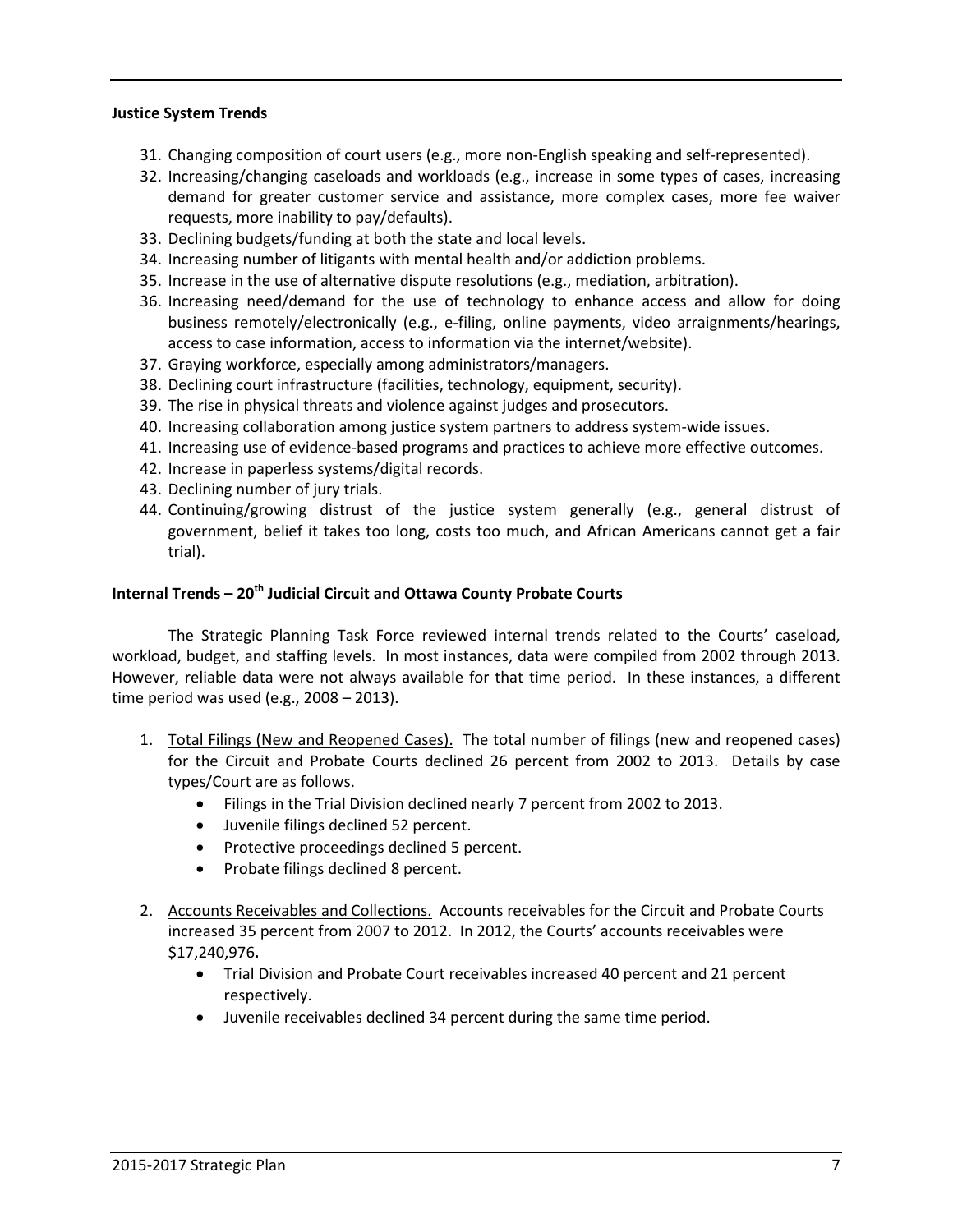Collections for the Circuit and Probate Courts increased 32 percent from 2007 to 2012. In 2012, the Courts collected \$1,285,637.

- Trial Division's collections increased 30 percent from 2007 to 2012.
- Juvenile's collections increased 43 percent.
- Probate's collections increased 11 percent.



- 3. Court Appointed Attorney Costs. Court appointed attorney costs for the Circuit and Probate Courts are trending downward since 2007. However, they spiked up significantly in 2013 due to cold cases that were brought to trial and resolved. From 2007 to 2012, court appointed attorney costs declined 30 percent for the Courts as a whole.
	- Trial Division court appointed attorney costs declined nearly 43 percent from 2007 to 2012.
	- Juvenile costs declined 1 percent.
	- Probate costs declined 16 percent.

Court appointed attorney costs for the Courts averaged \$840,526 per year (from 2007 – 2013).

4. Interpreter and Transcript Costs. Interpreter costs for the Courts are trending upward. From 2007 to 2013 interpreter costs increased 102 percent (from \$34,500 in 2007 to \$69,600 in 2013). However, this trend was influenced by a large increase in interpreter costs in 2013, which may be due in part to an increase in the number of Spanish speaking litigants as well as new state requirements regarding certification and/or qualification of interpreters. Between 2007 and 2012, interpreter costs actually



declined 7 percent and averaged \$39,250 per year. When 2013 is included in the numbers, interpreter costs increased 102 percent and averaged \$43,600 per year.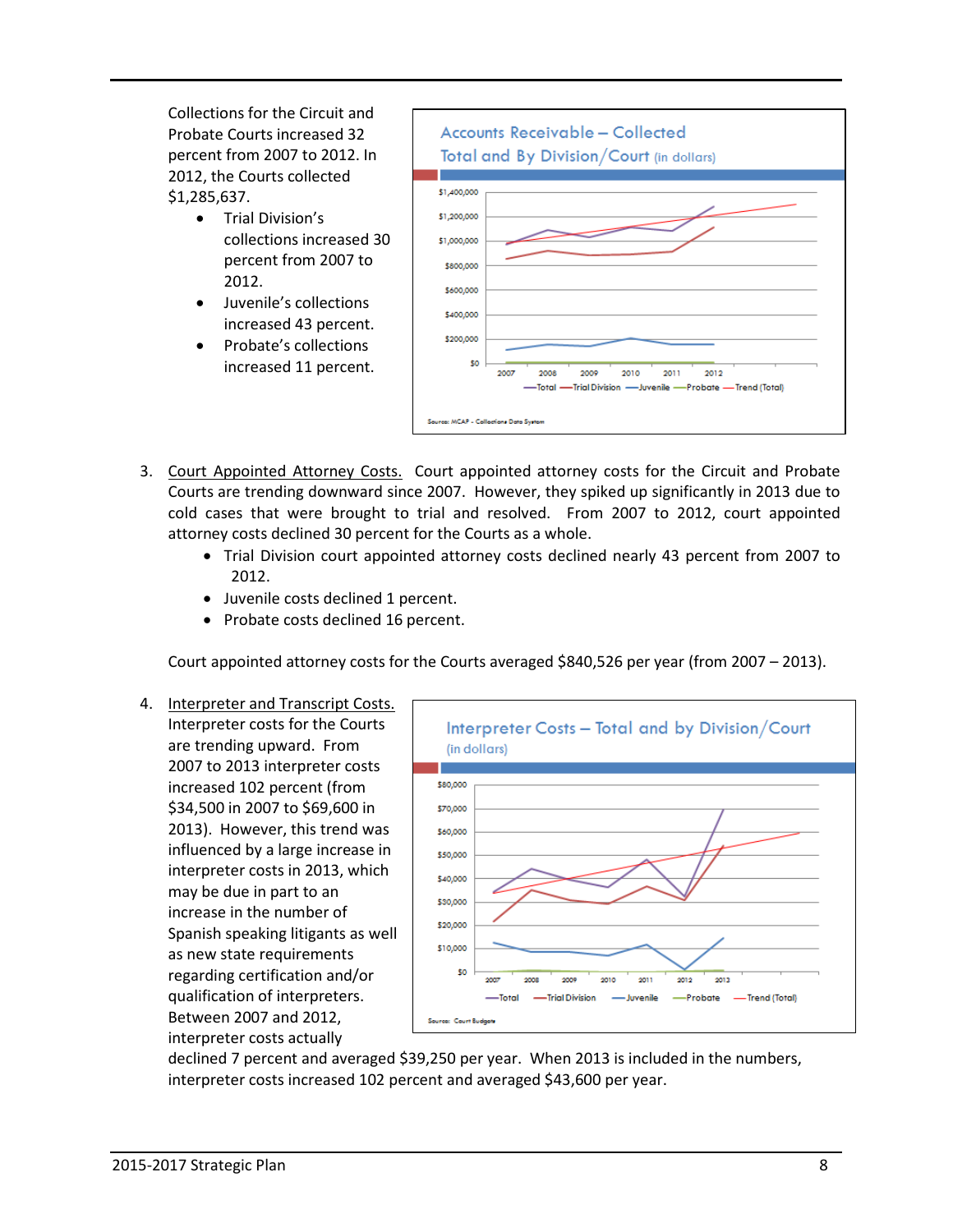Transcript costs increased 70 percent between 2007 and 2013 (from \$14,742 to \$25,031). It is important to note that the costs have varied greatly each year. However, over the 7 year period, transcript costs have averaged \$22,800 per year.

5. Budget, Special Revenue Funds, and Grants. From 2006 to 2013, the County's General Fund budget declined 1 percent (from \$63.4 million to \$62.8 million). The Judiciary's General Fund budget (which includes Circuit, Probate, and District Courts) increased 26 percent (from \$8.8

million in 2006 to \$11.1 million in 2013). The General Fund Allocation by Court is as follows:

- In 2013, 56 percent of the Judiciary's General Fund allocation went to the District Court (up from 53 percent in 2006)
- 35 percent was allocated to the Circuit Court (down from 36 percent in 2006)
- 7 percent was allocated to the Probate Court (down from 9 percent in 2006)



 The special revenue funds for the Courts (Child Care Fund and Cooperative Reimbursement Program) increased 17 percent between 2006 and 2013. CCF increased 16 percent (from \$7.6 million to \$8.8 million) and CRP increased 22 percent (from \$2.7 million to \$3.3 million).

 In 2003, the Courts received \$45,836 in grant funding, and in 2013, the Courts received \$905,877 grant funds. Over the past 11 years, the Courts received a total of \$4,444,820 in grant funds; the County's match was \$259,010 (or 6 percent).

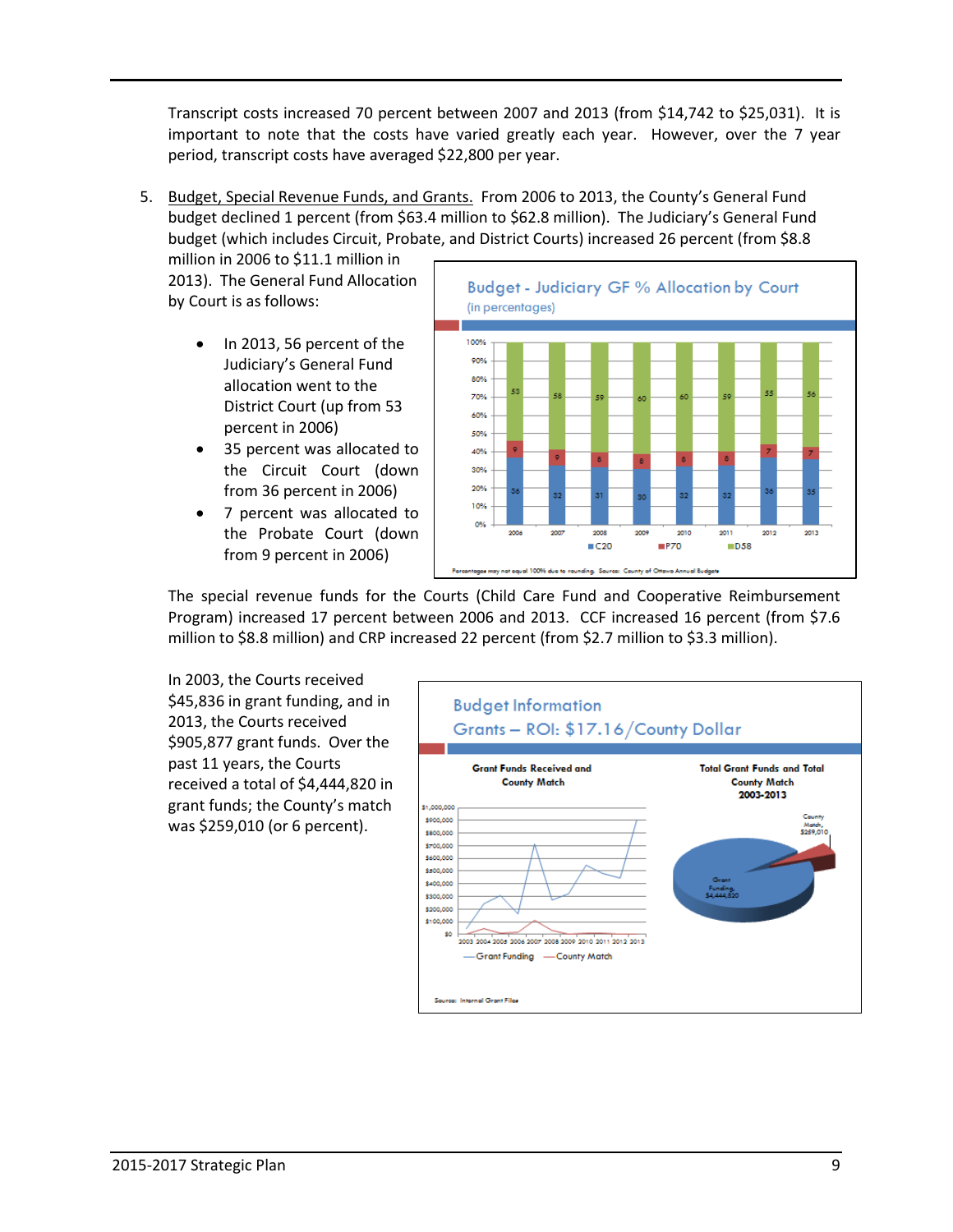6. Staffing Levels, Attrition Rates, and Staff Demographics. The number of staff (includes judges, full time equivalents, and part time/temporary employees) has declined 16 percent from 2006 to 2013 (from 182.5 to 152.5). The decline is a result of fewer part time and temporary employees. The number of judges remained at 5 and the number of FTEs increased by 3 (between 2006 and 2013).

The attrition rate for the Courts is trending slightly higher since 2006. Specifically, the attrition rate (i.e., number of employees that leave during the year divided by the number of employees at the beginning of the year) was 3 percent in 2006. It jumped to 10 percent in 2008 but then dropped to 5 percent in 2009. It was nearly 7 percent in 2013. It has been between 6 and 7 percent the last few years.

Staff demographics in 2011-2012 were as follows:

- 64 percent were female and 36 percent were male
- 25 percent of staff are eligible to retire within the next 5 years
- 22 percent of staff have high school diplomas, 47 percent have a Bachelor's Degree, 18% have a Master's Degree or higher, and 6 percent have a Juris Doctor Degree.
- 52 percent of staff have 0-9 years of experience; 48 percent have 10 or more years of experience (without Juvenile Detention, the numbers are 43 percent and 57 percent respectively).
- 7. Employee Satisfaction Ratings. The 2013 Employee Satisfaction ratings were good. They reflect relatively high levels of satisfaction, although improvement is always needed. Achievement levels were rated the highest and Supervision/Relationship with Boss was rated the lowest.

Comparison of Employee Satisfaction Ratings from 2007 and 2013 on Similar Questions:

- Average ratings went down on 2 of 16 questions, stayed the same on 2 questions; and went up on 12 questions. The two questions that went down were: "I enjoy coming to work" and "In the last 6 months, a supervisor/manager has talked with me about my performance/career development).
- 8. Attorney Satisfaction and Court Performance Ratings. In 2006, 75 percent of attorneys indicated they were satisfied with the Courts' performance; in 2012, 85 percent gave a satisfied rating. Additionally, in 2006, 40 percent of attorneys rated the Courts' overall performance as excellent and 52 percent rated it as good. In 2012, 54 percent rated overall performance as excellent and 29 percent rated it as good.

#### Trial Division

- 9. Trends in the Trial Division are as follows:
	- Total filings (new and reopened cases) declined nearly 7 percent from 2002 to 2013 (from 2136 to 1997).
	- The number of bench trials declined 118 percent from 2002 to 2010 (from 48 to 22). However, between 2010 and 2011, bench trials increased significantly (from 22 to 46). Over the 12 year time span (between 2002 and 2013), bench trials declined 17 percent.
	- The number of jury trials declined 22 percent from 2002 to 2013 (from 27 to 21).
	- The number of referee hearings at West Olive increased 7 percent from 2007 to 2012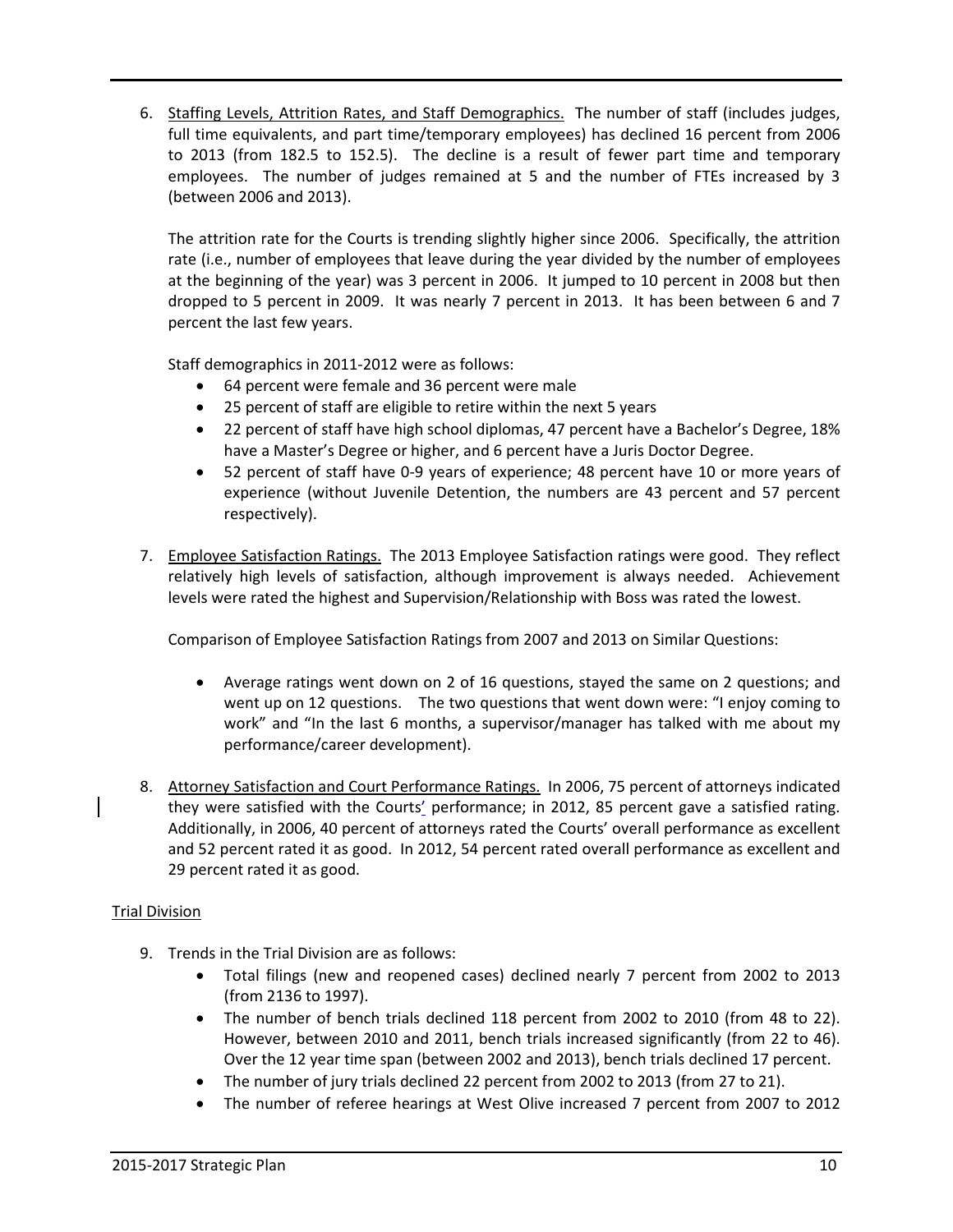(from 3017 to 3226) and the number of referee hearings at Grand Haven increased 3 percent during the same time period (from 2437 to 2501).

- The clearance rate is defined by the National Center for State Courts as the number of outgoing cases as a percentage of the number of incoming cases. The clearance rate for the Trial Division is trending upward (from 2002 through 2013); more cases are being disposed of than are new or reopened. Over the 12 year span, there were 2 years where the clearance rates were less than 100% (2005 and 2012). In 2013, the Trial Division's clearance Rate was 107 percent.
- In 2012, the Trial Division had \$16.6 million in accounts receivable. \$1.1 million was collected in 2012.
- The Adult Drug Treatment Court (ADTC) has admitted an average of 20 participants per year since 2005. On average 12 people have graduated from the ADTC each year since 2005.

#### Juvenile Services

- 10. Juvenile Services trends are presented below:
	- Total DL filings (new and reopened cases) declined 52 percent from 2002 to 2013 (from 2387 to 1141); however, during the same period there was a significant increase in more complex cases. Increased case complexity is manifested in many ways, including significant mental health disorders, increased gang involvement (with related incidents of violence), serious substance abuse, inadequate family support systems, etc.
	- The clearance rate is defined by the National Center for State Courts as the number of outgoing cases as a percentage of the number of incoming cases. The DL case clearance rate is trending slightly downward from 2002-2013 due to recent policy changes; however, it is routinely above 100% in recent years (e.g., 101% for 2011-2013).
	- Total child protective proceeding filings (new and reopened cases) increased by 3 percent from 2006 to 2013.
	- Child protective proceedings clearance rates have trended upward from 2002-2013, ranging from 100%-104%.
	- Based on the Juvenile Community Report Card (developed 2008; implemented 2009), probation outcomes have significantly improved in four categories:
		- o Community Protection: no new criminal charges while under court supervision (increased from 90% to 92%); no positive drug tests while under court supervision (increased from 87% to 89.2%)
		- o Accountability: percentage of community service hours ordered and completed (increased 99.5% to 111%); amount of restitution paid in full (increased 78% to 88.2%)
		- o Competency: percentage of juveniles completing a competency development program (increased 90% to 97.7%); percentage of juveniles enrolled in school at time of case closure (increased 93% to 95.6%)
		- o Overall: percentage identified as successful at time of discharge from court supervision (increased 94% to 95.6%)
	- As a result of more rigorous staff oversight, the number of probation violations declined 17% from 2006 to 2013.
	- Detention admissions declined 2 percent from 2006 to 2013.
	- The number of detention days increased 43 percent between 2006 and 2013 partially due to increased programming.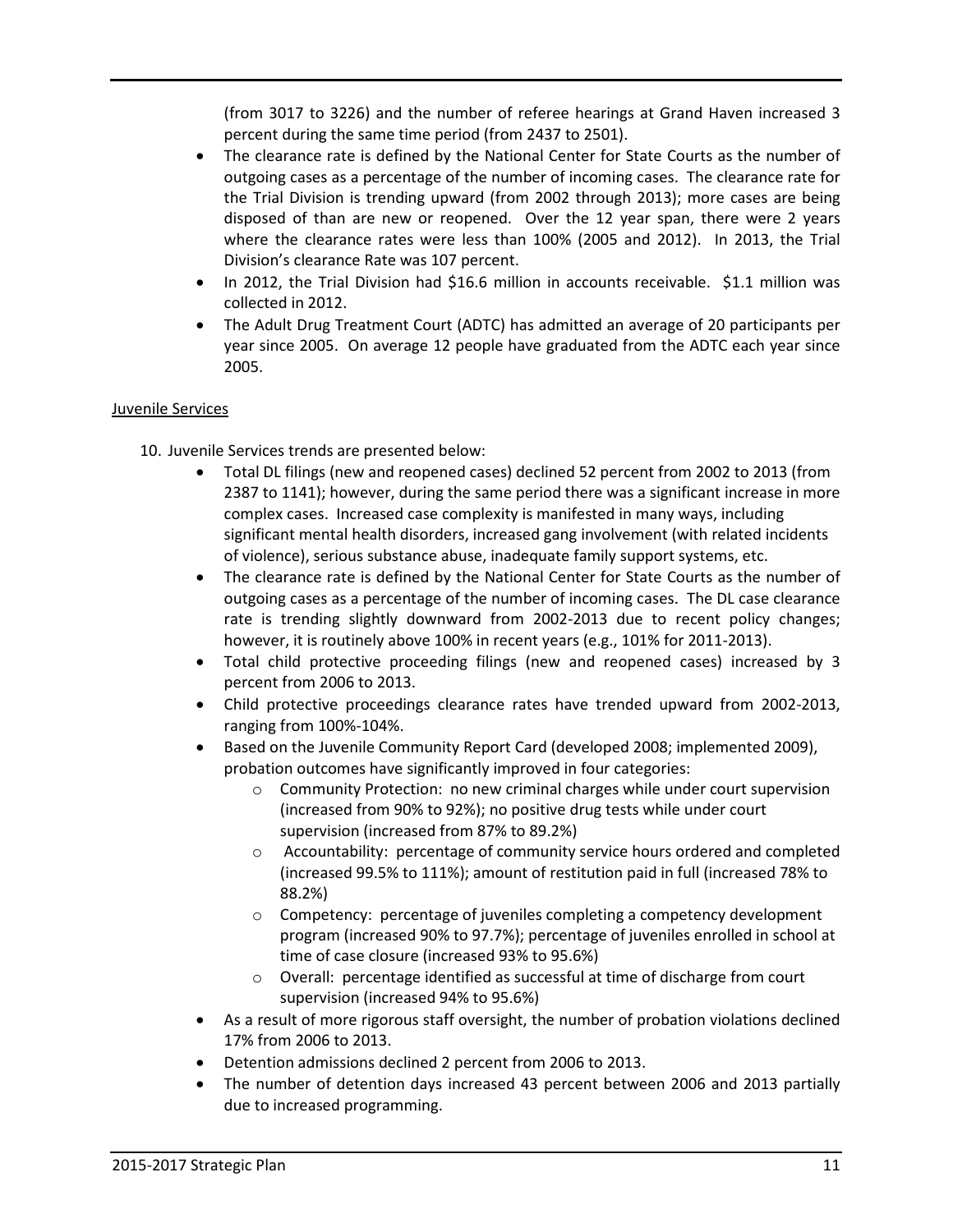• From 2005 to May 2014, 150 youth have been admitted to the Juvenile Drug Treatment Court (80% male; 20% female). Typically, 10-15 youth are participating at any given time. Since 2005, 139 participants have been discharged from the program including 84 (61%) successful graduations.

#### Friend of the Court

- 11. FOC trends are as follows:
	- Title IV-D cases remains flat; the number of cases increased  $\frac{1}{2}$  percent from 2006 to 2013 (from 11,872 to 11,932).
	- From 2006 to 2013, child support collections increased 23 percent (from \$28.5 million to \$35.1 million).
	- Bench warrant collections increased nearly 1600 percent between 2006 and 2013 (from \$53,000 in 2006 to nearly \$890,000 in 2013). Collections upon arrest were the greatest contributor to this large increase.
	- From 2006, to 2013, custody conferences increased 10 percent (from 586 to 646) and Custody Assessments decreased slightly (nearly 3 percent from 258 to 251).
	- Scheduled and walk-in appointments in Grand Haven increased 103 percent from 2006 to 2013 (from 1,872 to 3,808). Wednesday walk-ins at the Holland office increased 127 percent during the same time period (from 688 to 1,561).

#### Legal Self Help Center

- 12. Trends related to the Legal Self Help Center (LSHC) are as follows:
	- The number of people using the Legal Self Help Center since it opened in 2010 continues to rise. There was a 100 percent increase in the number of people served from 2010 to 2013 (from 1245 to 2489).
	- The largest proportion of referrals to the LSHC is from the Circuit Court although the numbers are rising from the Probate and District Courts.
	- 85 percent of the contacts at the LSHC are domestic related.

#### Probate Court

- 13. Probate Court trends are as follows:
	- Total Probate filings declined 8 percent between 2002 and 2013.
	- The clearance rates for the Probate Court are as follows. (NOTE: clearance rate is defined by the National Center for State Courts as the number of outgoing cases as a percentage of the number of incoming cases). The clearance rate for the Probate Court has hovered around 100 percent from 2003 to 2013; a couple of years it was slightly below 100 percent and in other years it was slightly above 100 percent. For the last 3 years, the clearance rates were as follows: 98 percent in 2011, 100 percent in 2012, and 100 percent in 2013.
	- The cumulative open files requiring Court supervision increased 45 percent between 2007 and 2013 (from 6,031 to 8,770).
	- In 2012, Probate Court had \$31,800 in accounts receivable. \$12,700 was collected in 2012.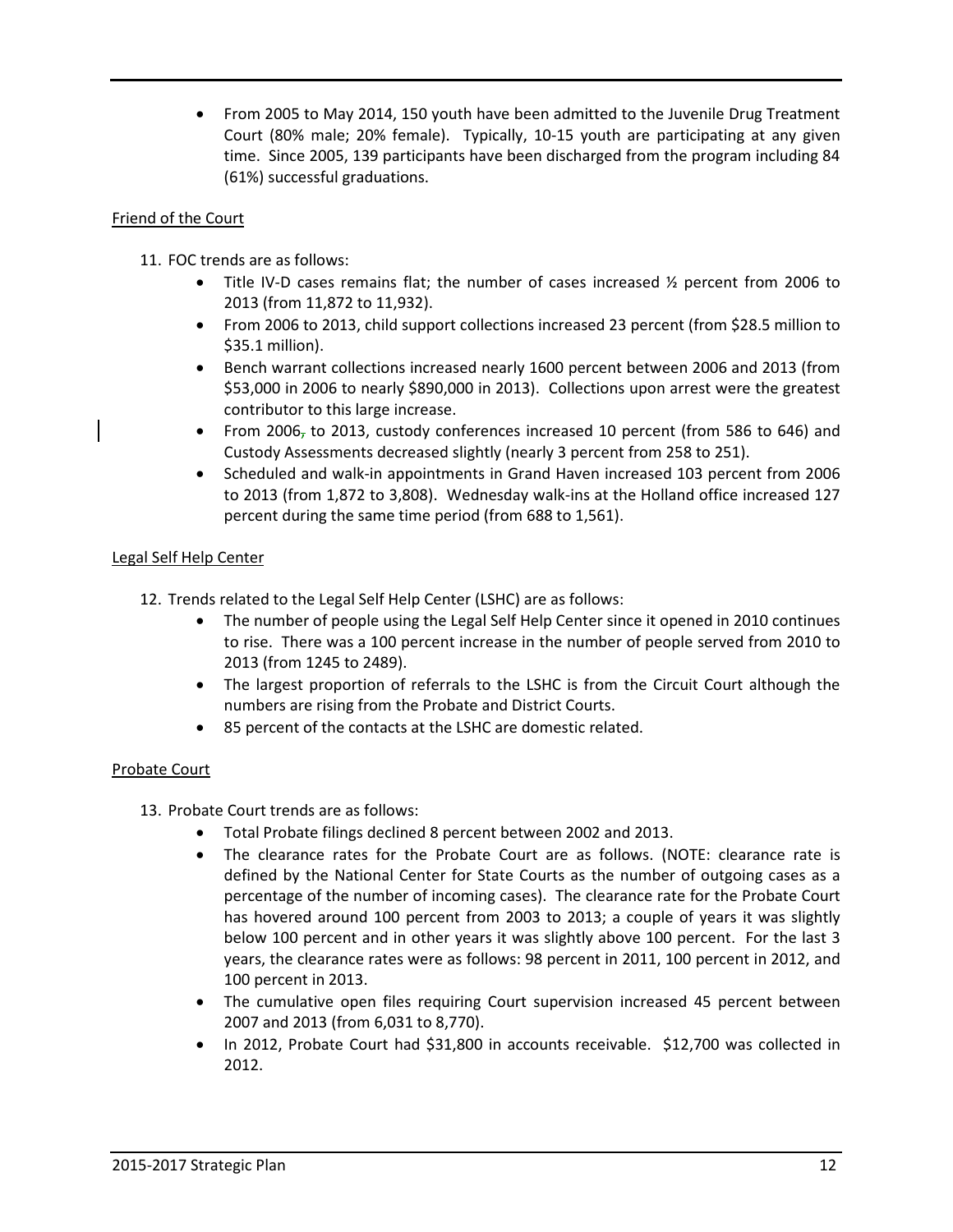#### **Implications.**

 The trends above will interact simultaneously in a myriad of ways. Following an analysis of the aforementioned trends and a discussion with the Strategic Planning Task Force, the most significant implications of the many trends on the Courts in the future are presented below.

- 1. Growing Expectations and Service Needs of Court Users and the Public
	- Court users and partners have high expectations for easy and convenient access, timely services, and timely resolution of cases.
	- Public/users expect 24x7 access and services the ability to do business with the Courts electronically and over the Internet (e.g., Website).
	- There is a growing need for language assistance and interpreters to serve Ottawa County's increasingly diverse population.
	- There is a growing need to provide services to self-represented /pro se litigants.
	- The public expects courts to fix societal problems (dealing with mentally ill and addictions) and keep the community safe.
	- The public expects greater accountability and transparency.
	- The public expects the Courts to perform highly/better. This includes: helping to reduce recidivism, increasing compliance with court orders, treating court users fairly and equally (i.e., applying procedural fairness practices), using evidence-based practices and treatment services, etc.
	- Increasingly court users want to use alternative dispute resolution methods (ADR) and other effective and innovative programs to enhance service
- 2. Need to Better Use Technology and Increase Operational Efficiency
	- Technological improvements and enhancements are needed to keep pace with emerging and changing technologies.
	- Efficiencies can be gained by using existing and emerging technologies.
	- Operations (procedures and practices) need to be streamlined and simplified.
	- Data sharing presents many opportunities less redundancy, fewer errors, more informed decisions; privacy must be protected.
	- The Court needs to have greater internal capacity to better use technology and increase operational efficiency. This includes having IT expertise readily accessible and responsive, better training of staff, and the like.
- 3. Shifting Caseloads and Workloads
	- The composition of the Courts' cases and workloads is shifting as noted in the Trends section above. For example, while many case filings are declining, the Court is providing more and different services to court users such as self-help services, intensive supervision, and effective and evidence-based treatment and programs.
	- Additionally, the complexity of cases is increasing. Cases include multiple legal issues, challenging mental health and substance abuse issues, dually-diagnosed youth, etc.
	- The Courts must be able to respond and adapt as needed to meet the changing circumstances; the Courts must be able to change more quickly in the future to respond effectively to fluctuations.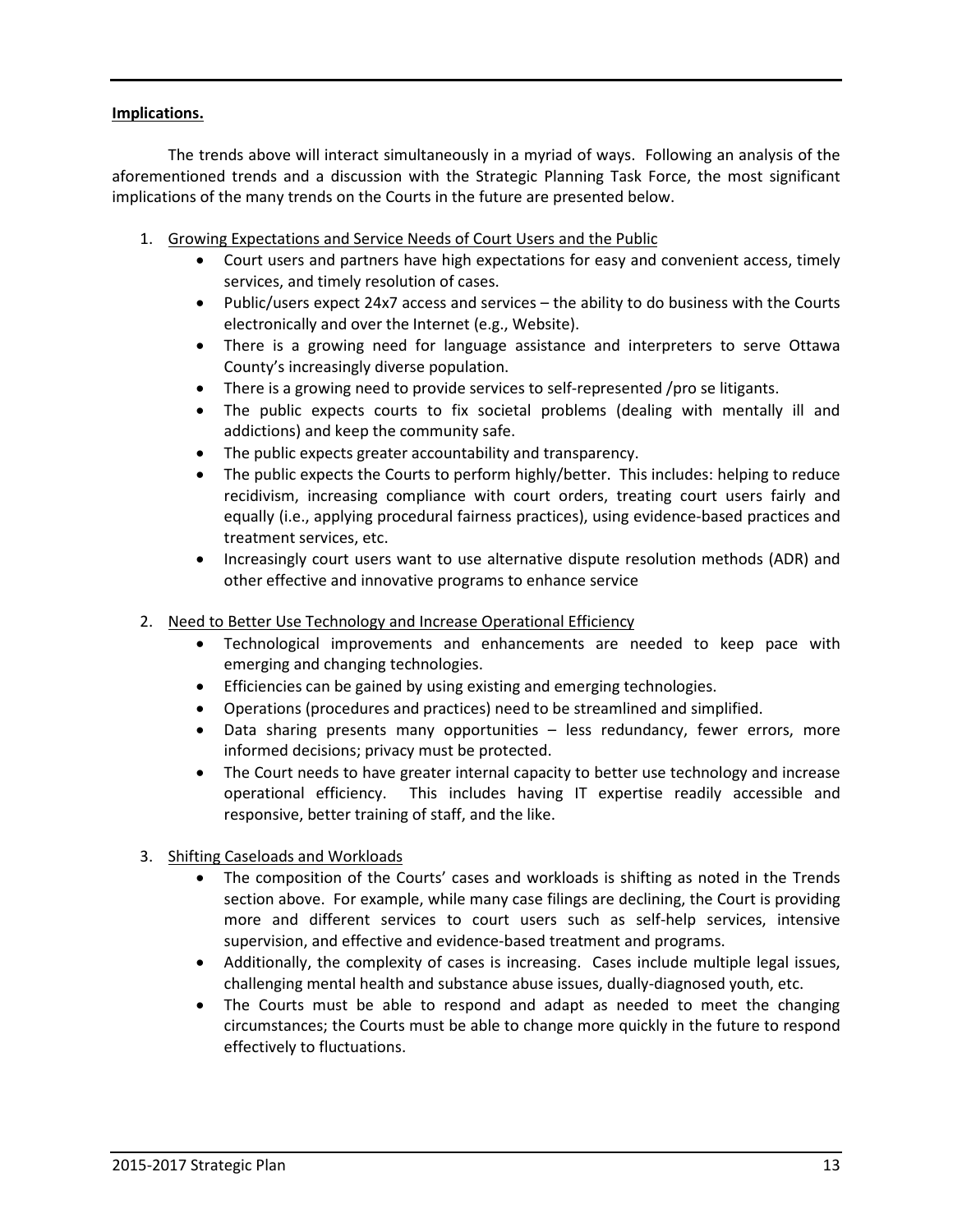- 4. Adequacy and Use of Resources.
	- Courts need sufficient, predictable, and sustainable resources to fulfill their mission and achieve their vision of the future.
	- Courts/County needs to invest in, and appropriately fund, effective programs and services (e.g., evidence-based treatment and services, specialty courts, etc.).
	- The Courts must use existing resources (e.g., fiscal, staff, facilities, technology, space, programs, etc.) effectively and efficiently. This requires critically assessing how resources are used and reallocating and/or realigning based on needs and strategic priorities.
	- Unfunded mandates strain resources.
- 5. Changing Composition and Skills of the Workforce
	- Five generations make-up the workforce today; this is the first time in history (previously 3 generations were working side by side); the generations have different expectations and needs.
	- The Courts' workforce is aging; a large proportion is eligible to retire in the next few years.
	- Institutional knowledge will be lost if it is not transferred to the next generation of leaders.
	- New opportunities will be present for younger workers and/or for new hires when turnover/attrition occurs.
	- The skills needed to be successful in today's environment are very different than the skills needed in years past.
	- Training and re-training are needed to increase the competency levels judges and staff.
- 6. The Courts must be Nimble, Proactive, and Responsive; they must embrace change.
	- The pace of change is fast and furious; it is unlikely to slow down anytime soon.
	- The Courts need to be nimble; they must be able to adapt quickly to changing circumstances and needs.
	- The Courts must be able to react to and implement legislative and Supreme Court mandates as well as be more proactive and responsive in the future.
	- The status quo will not suffice; the Courts must embrace continuous improvement (foster a culture that is eager to change and improve). For example they must:
		- Be able to keep up with changing and emerging technologies.
		- Be able to respond to changing case and workload demands and service needs of court users (declining caseloads, increasing case complexity, increasingly diverse population/court users)
		- Look for new and more effective ways of doing business in the future.
		- Form new partnerships and collaborate with partners differently in the future.
		- Critically review and challenge internal operations and service delivery assumptions to respond effectively to changing times.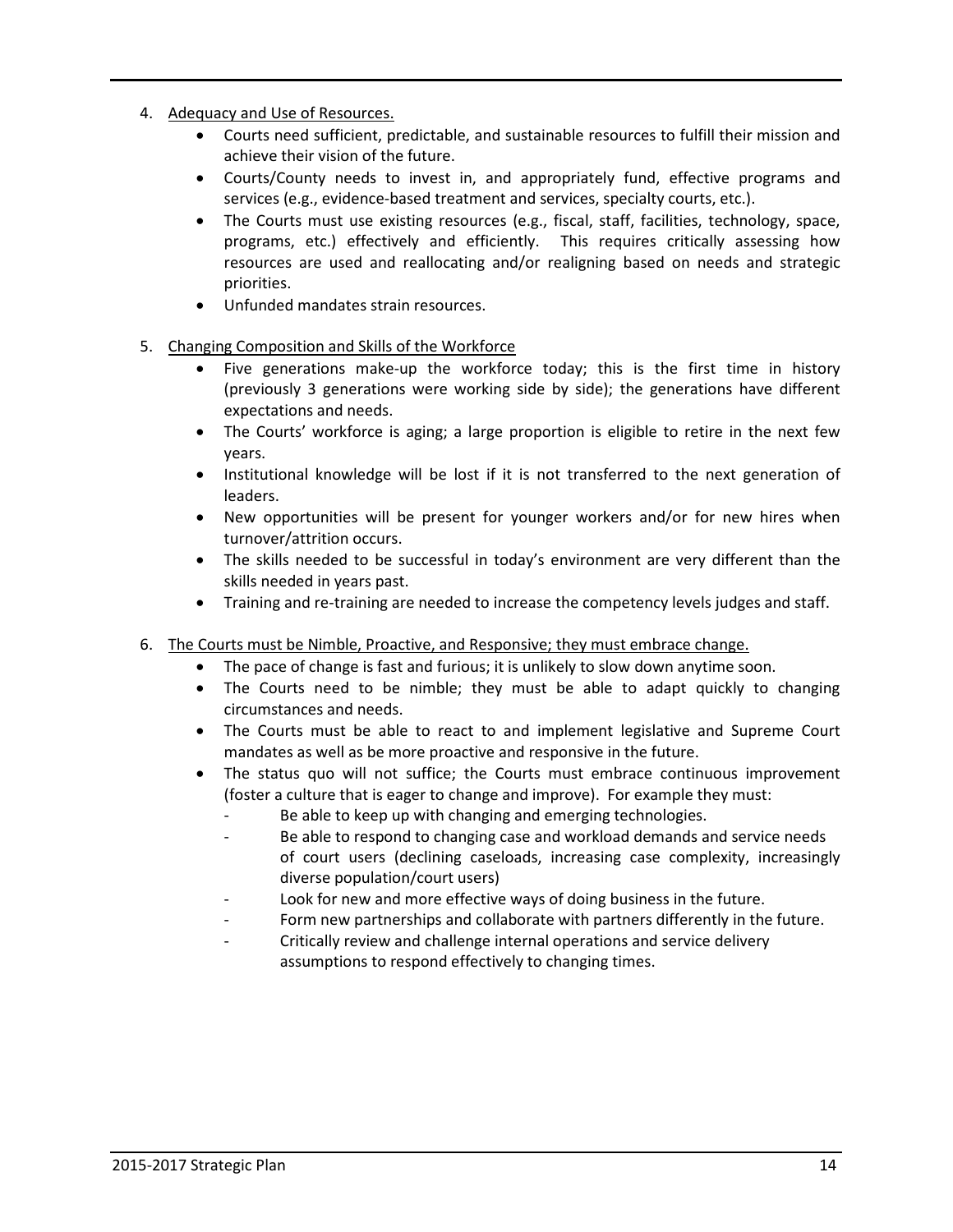# **Summary of Greatest Opportunities and Threats Facing the Courts**

| <b>Opportunities</b>                                        |                                                 | <b>Challenges/Potential Threats</b>                        |                                               |  |
|-------------------------------------------------------------|-------------------------------------------------|------------------------------------------------------------|-----------------------------------------------|--|
| (things that may assist the Court in fulfilling its mission |                                                 | (things that may impede the Court's ability to fulfill its |                                               |  |
|                                                             | and achieving its vision)                       |                                                            | mission and achieve its vision)               |  |
|                                                             | 1. Form new partnerships and use emerging       | 1.                                                         | Lack of fiscal resources/adequate funding     |  |
|                                                             | technologies; leverage technological            | 2.                                                         | Inertia; unwilling to change; bound to        |  |
|                                                             | innovations (e.g., texting)                     |                                                            | tradition; lack of buy-in for new direction   |  |
| 2.                                                          | Increase efficiency                             | 3.                                                         | Inflexibility; unwilling to try new/different |  |
| 3.                                                          | Pursue grant funds/innovative funding           |                                                            | things                                        |  |
| 4.                                                          | Enhance training and development/cross          | 4.                                                         | Limitations of current court structure        |  |
|                                                             | training; strengthen skills of judges and staff | 5.                                                         | Inadequate pay                                |  |
| 5.                                                          | Retirements and turnover will result in new     | 6.                                                         | Loss of human interaction/connections         |  |
|                                                             | staff with fresh/different ideas; will provide  | 7.                                                         | Safety and security (e.g., violence, cyber-   |  |
|                                                             | existing staff with promotional opportunities   |                                                            | threats)                                      |  |
| 6.                                                          | Leverage collaborative relations (local, state, | 8.                                                         | Fast pace of change vs. slow pace of justice  |  |
|                                                             | and national levels) (pursue grant funding,     | 9.                                                         | Unwillingness/inability to share appropriate  |  |
|                                                             | collaborate with partners and neighboring       |                                                            | data/information; lack of uniformity          |  |
|                                                             | counties)                                       |                                                            | 10. Building trust relationships with outside |  |
| 7.                                                          | Improve access to, and sharing of, information  |                                                            | entities (appropriate data sharing,           |  |
| 8.                                                          | Use positive messaging; share the good news -   |                                                            | communication)                                |  |
|                                                             | activities and accomplishments                  |                                                            |                                               |  |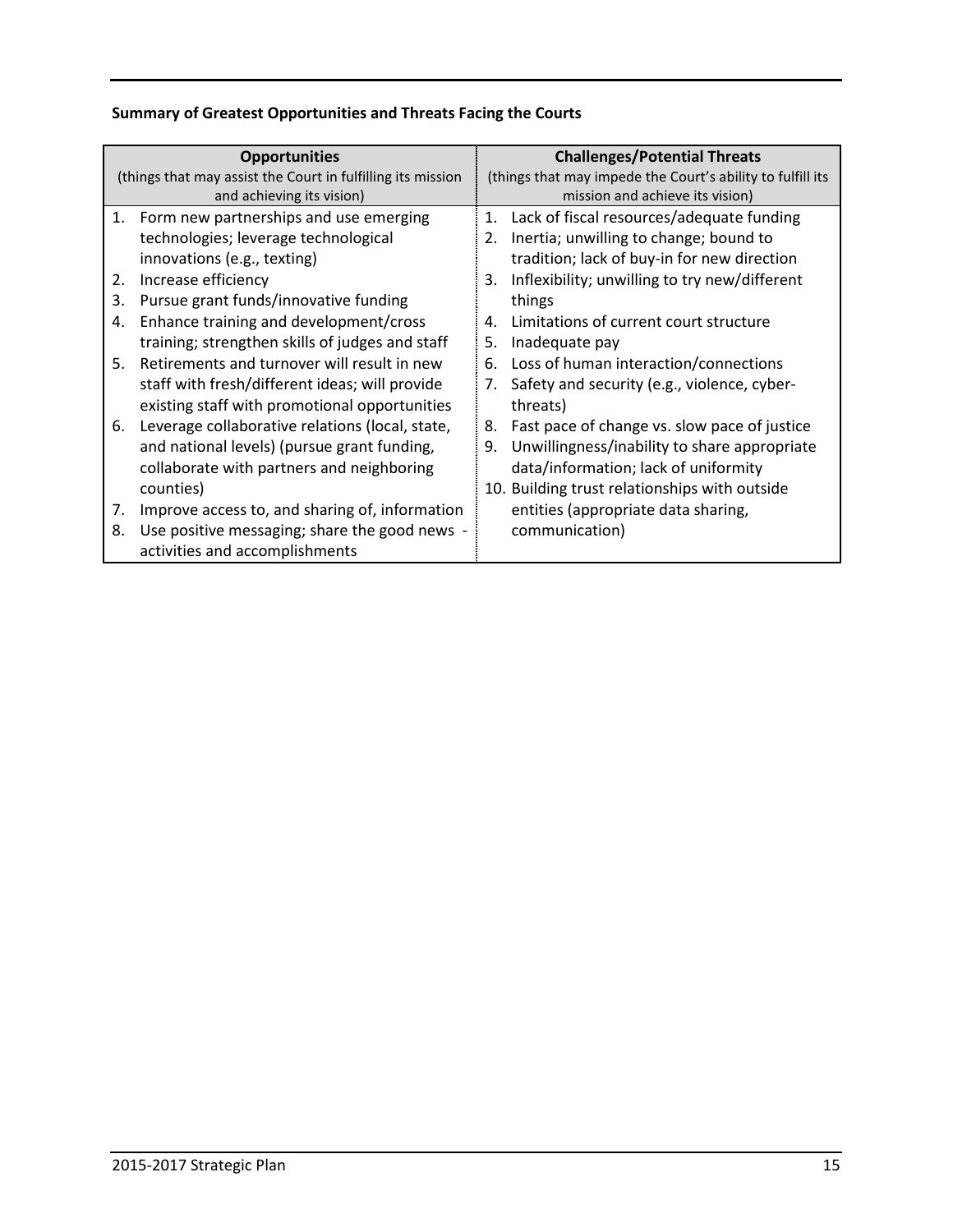# **Section 4: Strategic Planning Survey Results**

A brief summary of the 2014 Strategic Planning Survey is presented below.

#### **Overview - 2014 Strategic Planning Survey**

In February and March 2014, a sample of partners and stakeholders, and all judges and staff were surveyed to gather opinions and suggestions for use in updating the Court's Strategic Plan. The response rates to this survey were very high; 69 percent of external partners responded (n=56) and 50 percent of judicial officers and staff responded (n=73). A summary of the results follows.

#### **Key Findings**

#### Future Court Priorities

 Survey respondents were asked to rate the level of priority of a variety of important items. The items were grouped into 6 categories: (1) Access/Services; (2) Timeliness/Case Management; (3) Problem Solving Courts/Court Programs; (4) External Relations/Community Outreach; (5) Diversity/Training; and (6) Internal Court Matters. The results of the category ratings are as follows.

- 1. Partners rated the "Timeliness/Case Management Practices" category of questions as the highest, future court priority. The "Problem solving Courts/Court Programs" category of questions was rated second highest.
- 2. Judges and staff also rated the "Timeliness/Case Management" category the highest, future court priority. They rated the "Internal Matters" category (e.g., communication, teamwork, management practices, work space) second highest.



The highest rated future priorities *within each of the 6 categories* of questions are as follows.

- 3. Access/Services
	- The highest rated questions in this Category for both Partners and Judges/Staff were "provide timely services to court users" and "increase remote access/ability to do business with the Courts electronically."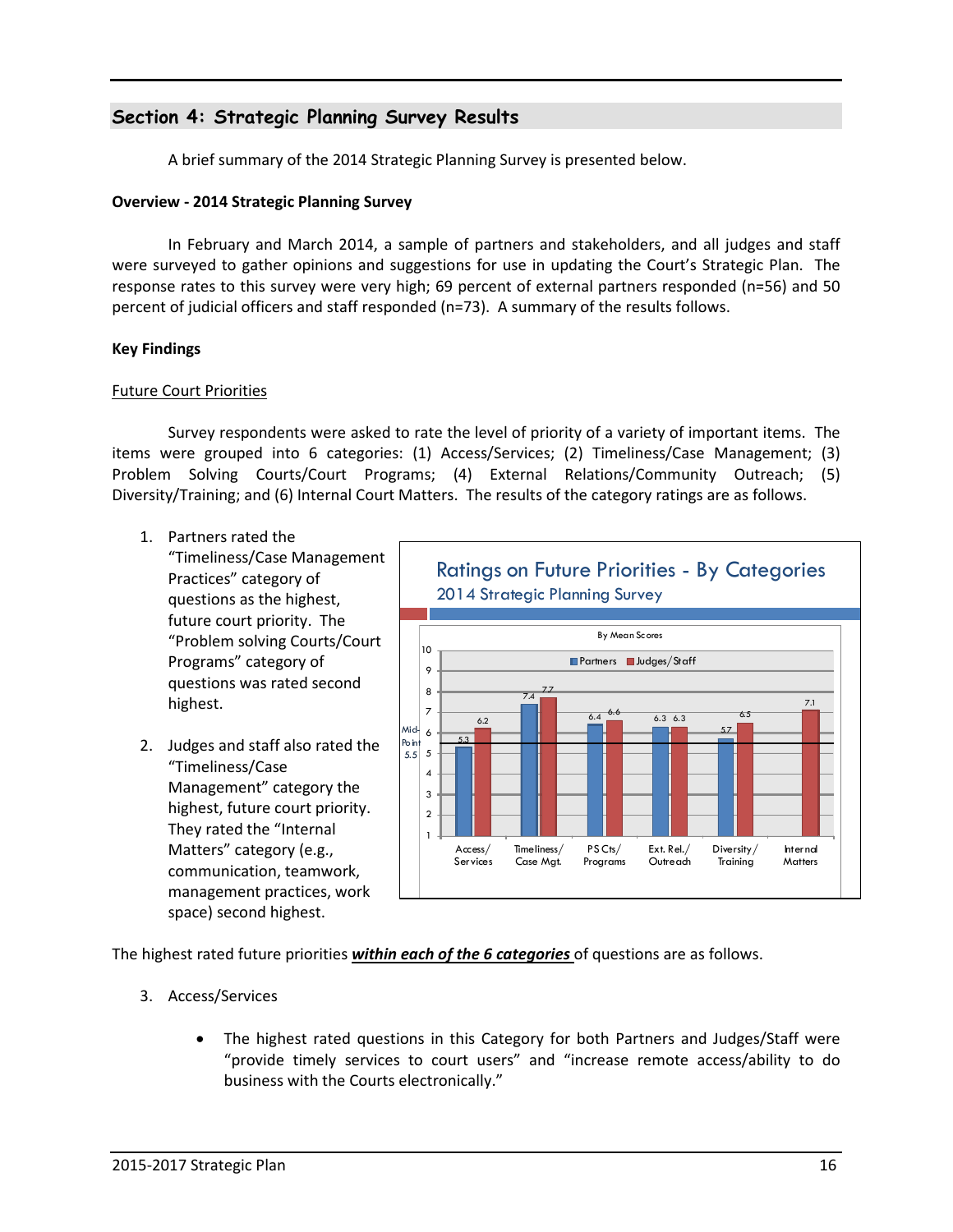- 4. Timeliness/Case Management Practices
	- Both Partners and Judges/Staff rated "start hearings/trials on time when they are scheduled to begin" and "resolve matters/cases in a timely manner" as highest, future priorities.
- 5. Problem Solving Courts/Court Programs
	- Partners rated "reduce recidivism through court programs" and "enhance/add services for juveniles" as highest priorities.
	- Judges/Staff rated "enhance/add services for families" and "reduce recidivism through court programs" as highest priorities.
- 6. External Relations/Community Outreach
	- The highest rated questions in this Category for both Partners and Judges/Staff were "share appropriate data/information among justice partners" and "improve communication/dialogue with partners and stakeholders."
- 7. Diversity/Training
	- The highest rated question in this Category for both Partners and Judges/Staff was "increase training/development of court staff."
- 8. Internal Court Matters (Judges/Staff Only)
	- The highest rated questions in this Category were "strengthen supervision and management practices" and "improve internal communication and teamwork."

#### The *highest overall priorities, across all questions*, are as follows.

9. The five highest rated, future priorities for Partners and Judges/staff are shown in the following table.

|                                                                    | Partners/<br><b>Stakeholders</b> | Judges/<br><b>Staff</b> |
|--------------------------------------------------------------------|----------------------------------|-------------------------|
| Highest Rated Future Priorities - by Individual Question           | $(n=56)$                         | $(n=73)$                |
|                                                                    | (in rank order with 1)           | (in rank order with 1   |
|                                                                    | being the highest)               | being the highest)      |
| Start hearings and trials at the time they are scheduled to begin. |                                  |                         |
| Resolve legal matters/cases in a timely manner.                    |                                  |                         |
| Share appropriate data/information among justice system partners.  | 3                                |                         |
| Increase ability to do business with the courts remotely or        | 4                                |                         |
| electronically.                                                    |                                  |                         |
| Provide timely services to court customers.                        | 5                                | 4                       |
| Strengthen supervision and management practices.                   |                                  |                         |
| Improve internal communication and teamwork.                       |                                  |                         |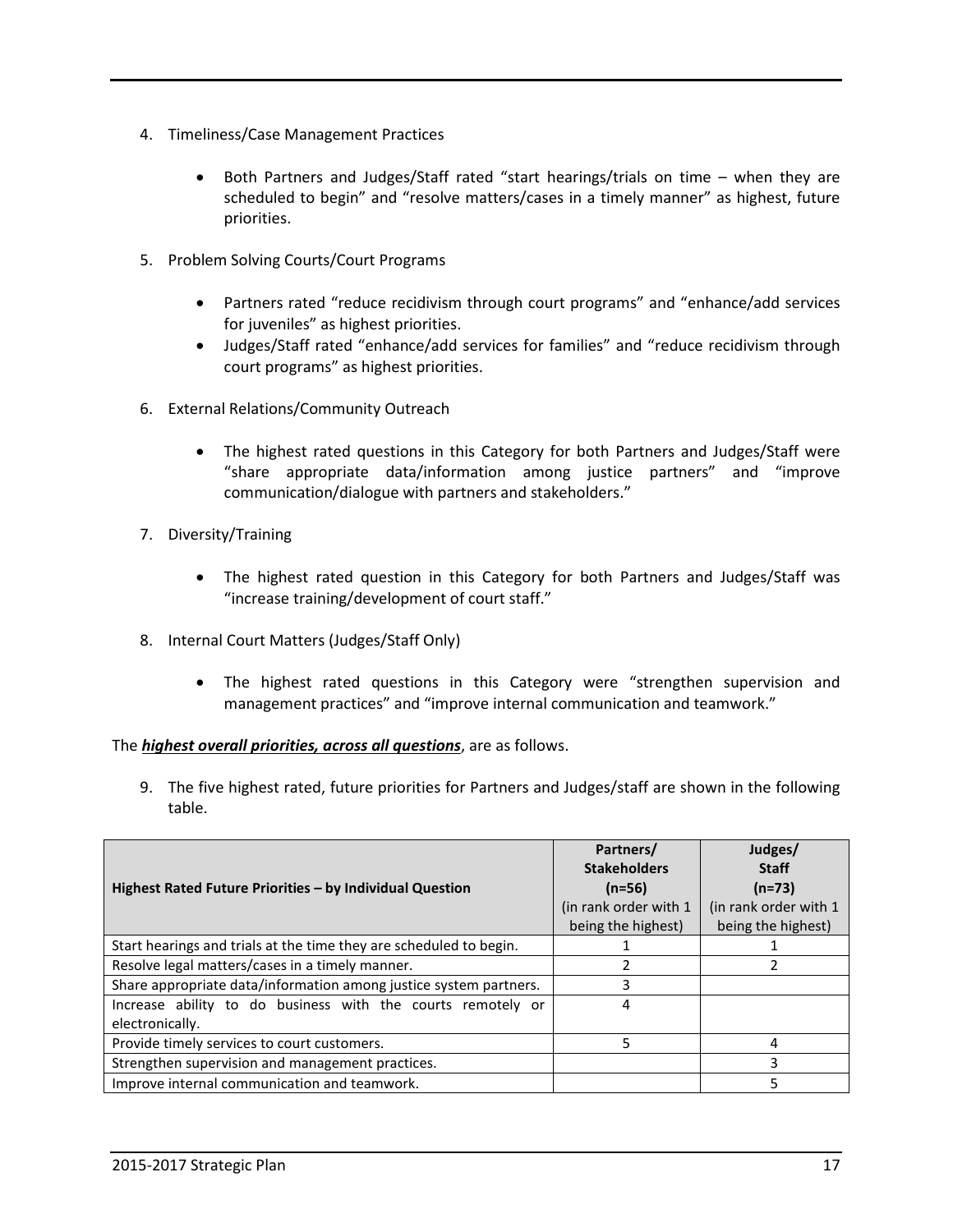#### Most Desired Changes in the Next 1-2 Years

 Survey respondents also were asked to list changes they would most like the Courts to make in the next 1-2 years.

10. The most frequently mentioned desired changes of survey respondents are shown in the table below.

| <b>Most Desired Changes in the Next 1-2 Years</b>      |                                                           |  |  |  |
|--------------------------------------------------------|-----------------------------------------------------------|--|--|--|
| <b>Partners/Stakeholders</b>                           | Judges/Staff                                              |  |  |  |
| (in order of most frequently mentioned)                | (in order of most frequently mentioned)                   |  |  |  |
| Improve/expand programs and services                   | 1. Improve/expand programs and services                   |  |  |  |
| Improve technology, computer systems, and<br>equipment | 2. Improve technology, computer systems, and<br>equipment |  |  |  |
|                                                        | 3. Make improvements for staff                            |  |  |  |

Examples of specific suggestions made by survey respondents in each of these areas are as follows.

#### Improve/Expand Programs and Services.

- Suggestions from Partners included: Provide more programs for juveniles; fully fund and staff Drug Court; increase use of diversion programs for criminal defendants; offer facilitative mediation as an ADR method; increase ADR mechanisms; provide more innovative treatment opportunities for juvenile offenders; enhance community service opportunities; use YLS to drive programming and decision making for juveniles; add a mental health court and treatment; more and better equipped LGALs; and greater focus on re-entry partnerships.
- Suggestions from Judges/Staff included: Place a higher emphasis on mental health services; increase work with juveniles' families and focus on reentry; fund Adult Drug Treatment Court; improve services to juveniles and families; increase interpreter/language assistance.

#### Improve Technology, Computer Systems, and Equipment.

- Suggestions from Partners included: Increase remote access and ability to attend court remotely (video); increase paperless court including pre-trial/trials; provide electronic access to dispositions; expand /mandate e-filing; enhance public's ability to access via the Internet, especially at Fillmore location; and eliminate use/over use of fax machines.
- Suggestions from Judges/Staff included: Improve equipment; improve computer system; increase use of available technology – text alerts, less mail; improve website; replace BIS system; use one integrated computer system for the entire court; and expand digital records.

#### Make Improvements for Staff.

• Suggestions from Judges/Staff included: Allow part-time; increase fairness related to flex schedules; work remotely; team building between departments; invest in talent development/ strengthen BBS; and increase training for staff.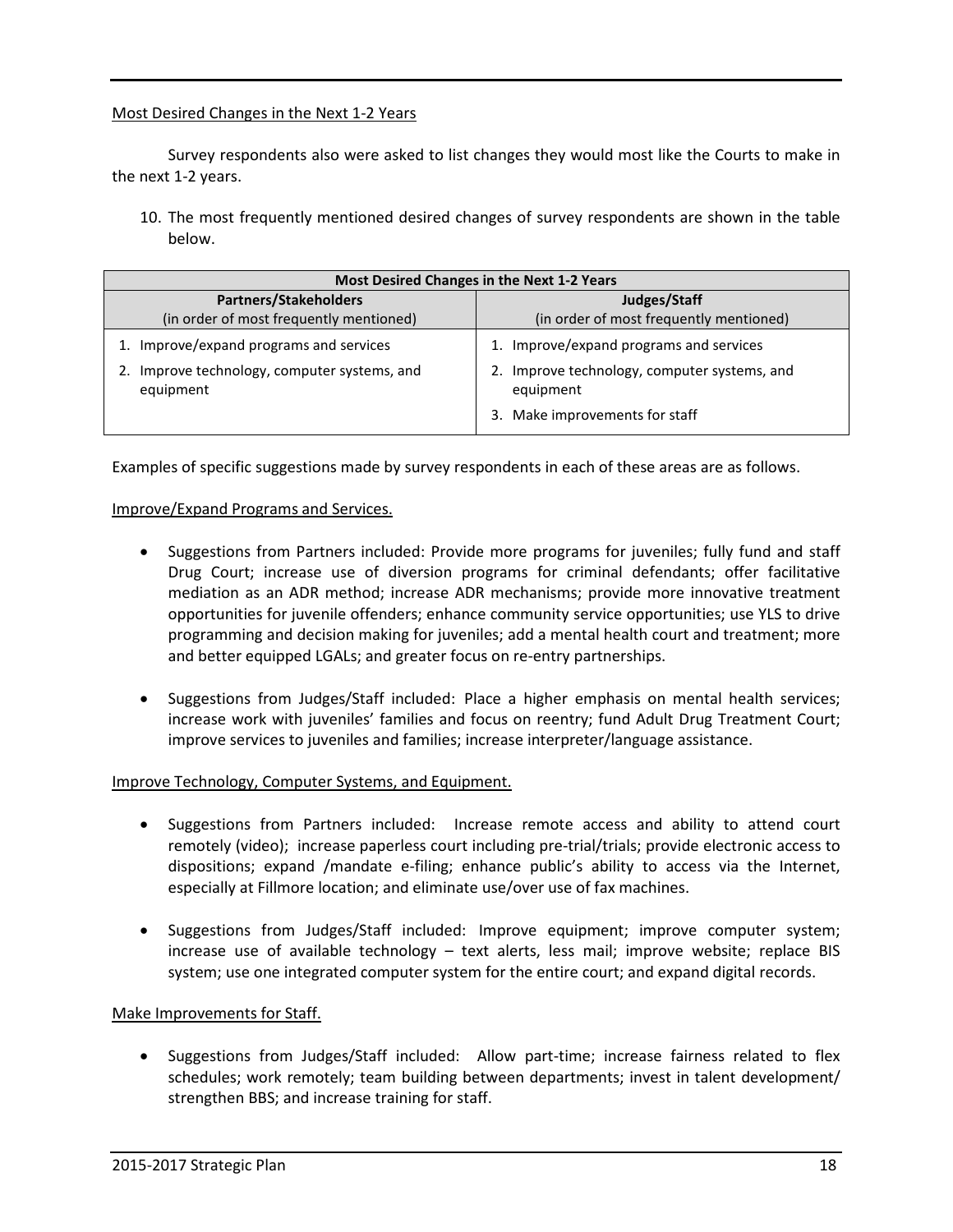# **Section 5: Strategic Focus Areas, Goals, and Objectives**

Below are the strategic focus areas, long-range goals, and objectives of the 20<sup>th</sup> Judicial Circuit and Ottawa County Probate Courts. Together they present important areas the Courts will focus on in the years ahead as well as strategies for making continued improvements.

*Strategic focus areas* are large, encompassing issues that are fundamentally important to the Courts in the short and long-term. They are internal or external issues that are critically important to the Courts' overall success; they affect the Courts' ability to fulfill their purpose and work toward their vision of the future.

*Goals* are broad statements that define desired, end targets. They are ultimately what the Court is trying to achieve – the end results.

*Strategies/Objectives* are general statements that describe the manner in which the end result – or goal – will be achieved.

*Strategic initiatives* are specific, short-term (12 months) priority projects. They are specific priority projects derived from the objectives and will help the Courts achieve the long-range goals.

#### **Strategic Focus Areas**  (Revised 2014)

- 1. Resources and Infrastructure
- 2. Access, Services, and Programs
- 3. Timely Resolution and Efficient Operations
- 4. Community Relations and Collaboration with Partners
- 5. Employee Development and Innovative Work Culture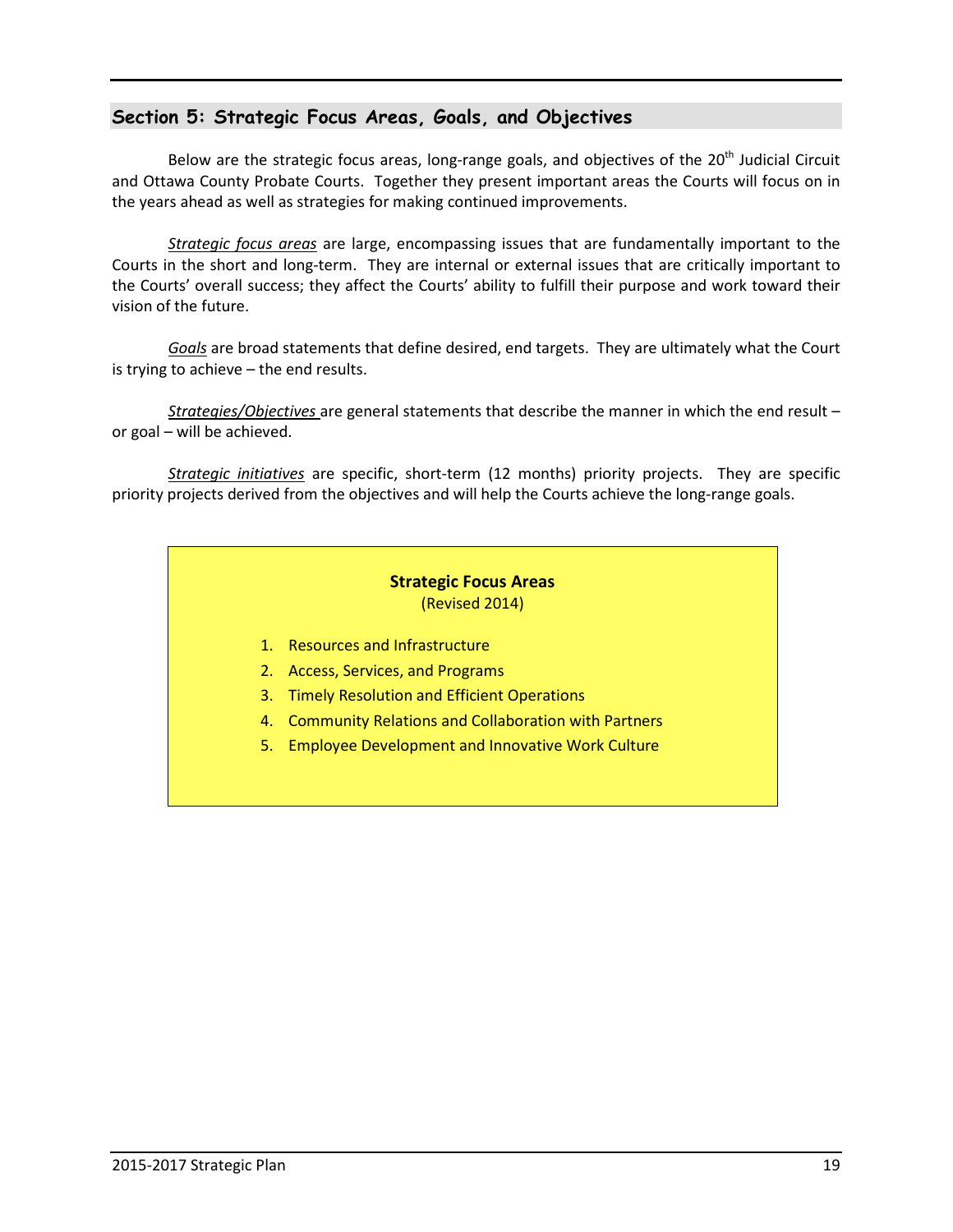# **Strategic Focus Area 1: Resources and Infrastructure**

Description: The Courts must have sufficient and predictable funding (and other resources) to provide the highest quality of services to the people of Ottawa County. We also must have a solid infrastructure that supports the business of the Courts if we are to fulfill our mission and vision of the future. Adequate funding, enhanced technology, sufficient facilities and space in all court locations, courthouse and courtroom security, and the right number and types of staff are essential for the Courts to perform well.

The Courts currently have insufficient funding to accomplish our goals. Further, significant infrastructure improvements are needed to support the work of the Courts. For example, technological enhancements must be a priority in the future. Additionally, multiple case management systems, lack of easy access to real time data, inability to purchase and invest in leading technology, and the like are hampering performance. Additionally, while the new courthouse in Grand Haven is a beautiful and spacious courthouse, facility, space, and security improvements are needed in other court locations. Finally, the Courts' staffing complement is not meeting current needs. Specifically, the Courts need staff with new, different, and specialized skills in the future (e.g., IT, public relations, research and development, training, grant writing) to perform at our highest levels.

We realize public resources are scarce. We also remain committed to using public resources responsibly and effectively. As in the past, we will continue to pursue grants to supplement County and State funding where appropriate. Doing so will provide seed money for making improvements and/or to pilot innovative programs and services. We will continue to work collaboratively with County and State funders to ensure we have the funding/resources needed to provide justice and quality services.

#### Long-Range Goals and Objectives:

Goal 1: The Courts will have sufficient, predictable, and stable funding and other requisite resources including human resources to provide justice and quality services.

Obj. 1: Advocate for the funding, staffing, and other resource needs of the Courts.

Obj. 2: Educate and build support for the Courts' programs and resource needs among justice system partners and the public.

Obj. 3: Collaborate with state and local leaders to ensure the funding and other resource needs of the Courts are met.

Obj. 4: Pursue additional resources/grants to supplement the Courts' funding.

Obj. 5: Increase collection of fines, fees, restitution, and other court costs.

Obj. 6: Align/re-align resources as needed given changing needs and circumstances.

Obj. 7: Implement cost savings and cost reduction measures where possible.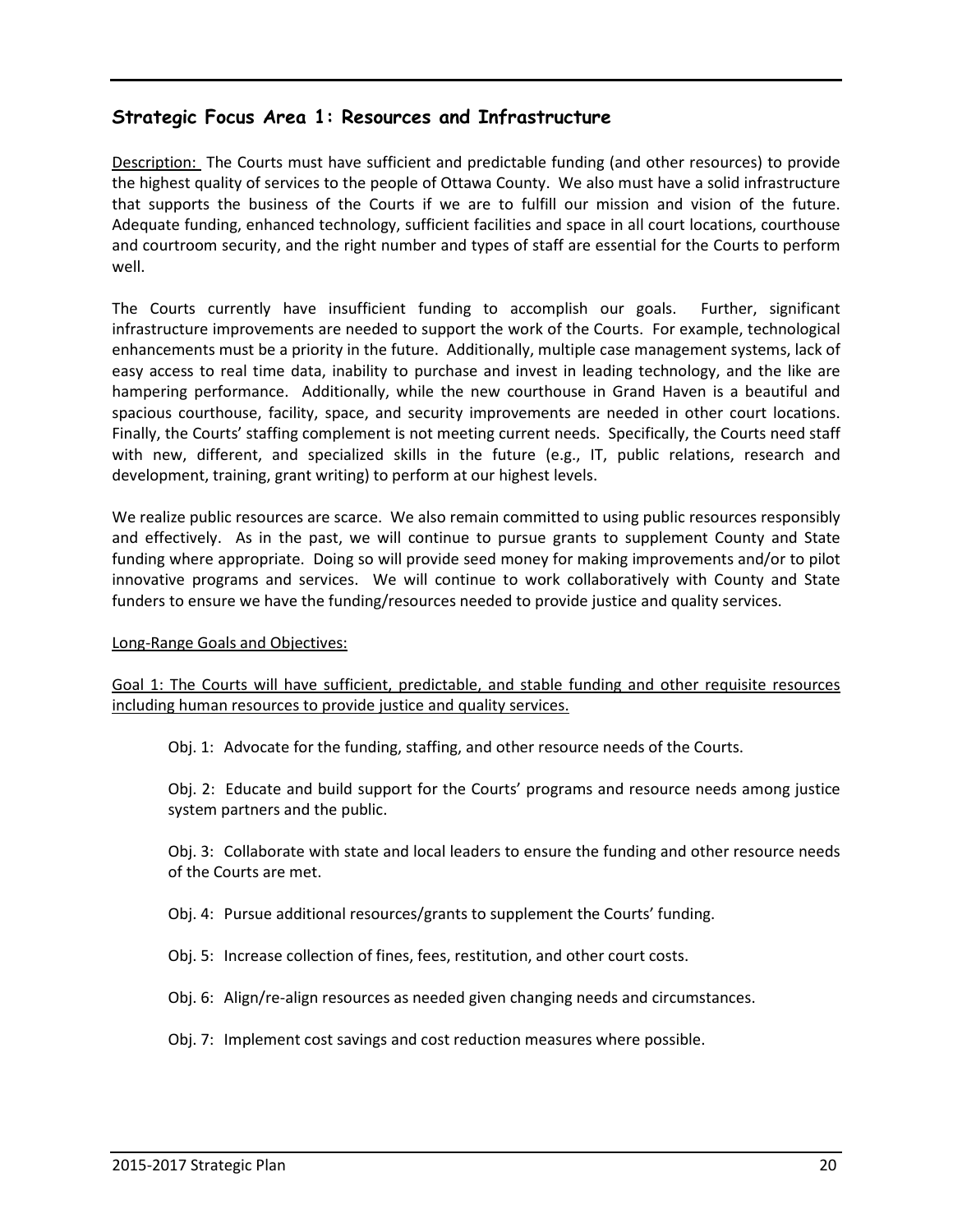Goal 2: The Courts' infrastructure will support the business and priorities of the Courts.

Obj. 1: Ensure the Courts have the right number of staff and staff with the requisite skills to provide quality justice and achieve the priorities of the Courts.

Obj. 2: Ensure the Courts' governance structure best supports the needs and priorities of the Courts.

Obj. 3: Improve the Courts' technology to meet the current and future needs of court users, judges, and staff.

Obj. 4: Use reliable data to make operational and strategic decisions.

Obj. 5: Ensure the Courts' facilities meet the current and future needs of court users, judges, and staff.

Obj. 6: Strengthen safety and security at court locations and offices.

See the Companion document to this Strategic Plan – 2015 Strategic Projects – for a list of the Courts' annual priorities.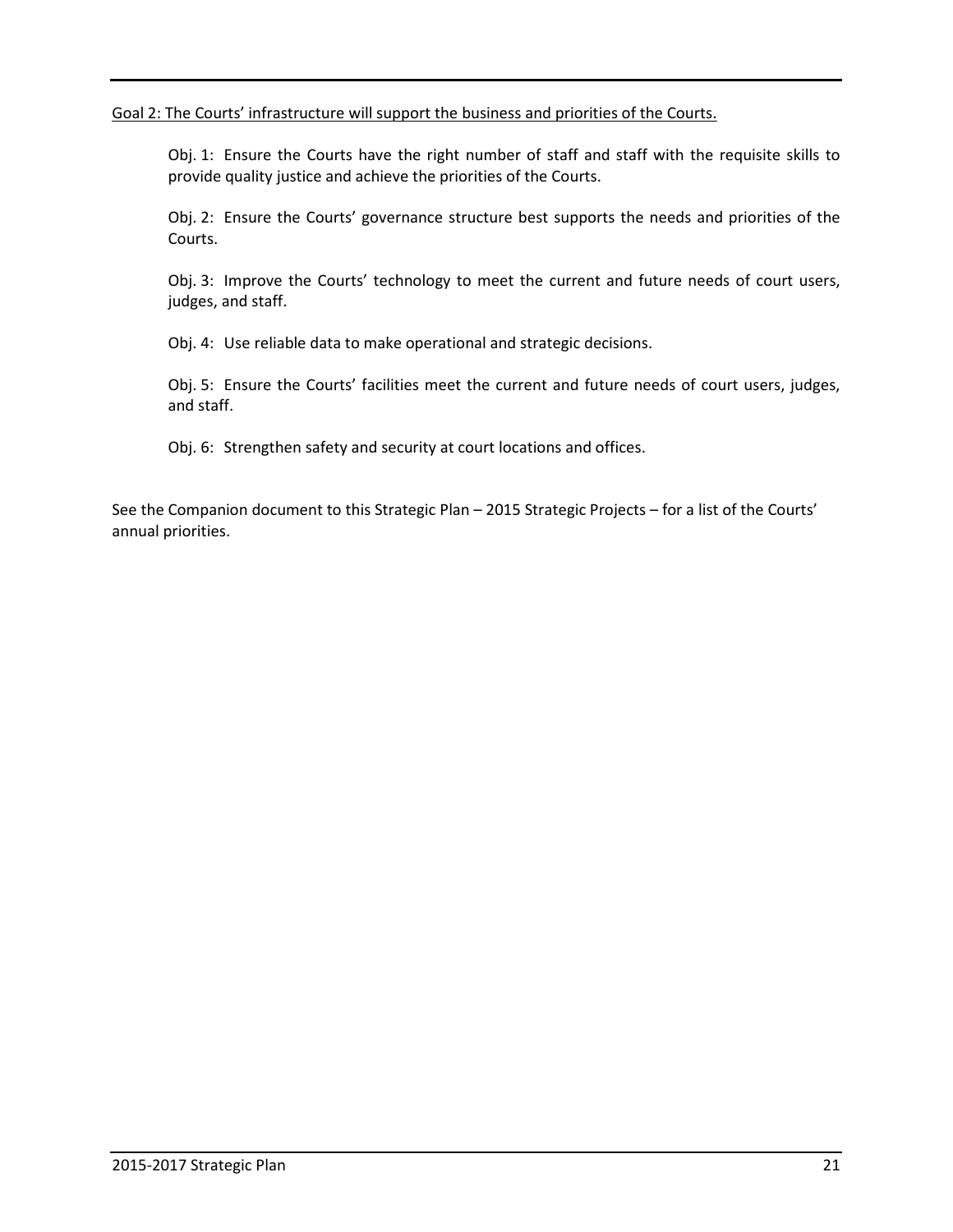# **Strategic Focus Area 2: Access, Services, and Programs**

Description: The Courts are committed to providing the highest quality of justice and court services to the people of Ottawa County. To do so, we are committed to enhancing access, improving and expanding services, and strengthening court programs in the years ahead. We will continually search for and implement innovative practices and programs to enhance our services and effectiveness. We are committed to continuously changing and improving as needed to meet the needs of court users and changing circumstances.

Ensuring access to all people regardless of race, ethnicity, age, income, and other factors is a high priority in the future. Other priorities are making the Courts more user-friendly, understandable, and easily accessible (both physically and electronically) as well as providing timely and helpful services to court users.

Additionally, the Courts will enhance existing and implement new, innovative programs to meet the needs of court users, families, and youth. We will focus on achieving better cases outcomes (such as reducing recidivism and increasing compliance with court orders) by using evidence based-based and/or promising programs and practices, emerging research, and other proven practices.

Finally, we will establish, measure, and report on the Courts' performance on key measures demonstrating transparency, accountability, and our commitment to continuous improvement.

#### Long-Range Goals and Objectives:

#### Goal 1: The Courts will be accessible to all people.

- Obj. 1: Enhance language assistance to court users.
- Obj. 2: Make the Courts more understandable to court users.
- Obj. 3: Improve electronic access to the Court and appropriate case information.
- Obj. 4: Expand opportunities for court users to conduct court business from remote locations.

 Obj. 5: Eliminate/Reduce barriers to accessing the courts such as transportation, language, cost, hours of operation, lack of legal representation, etc.

Obj. 6: Improve physical access to all court buildings/facilities.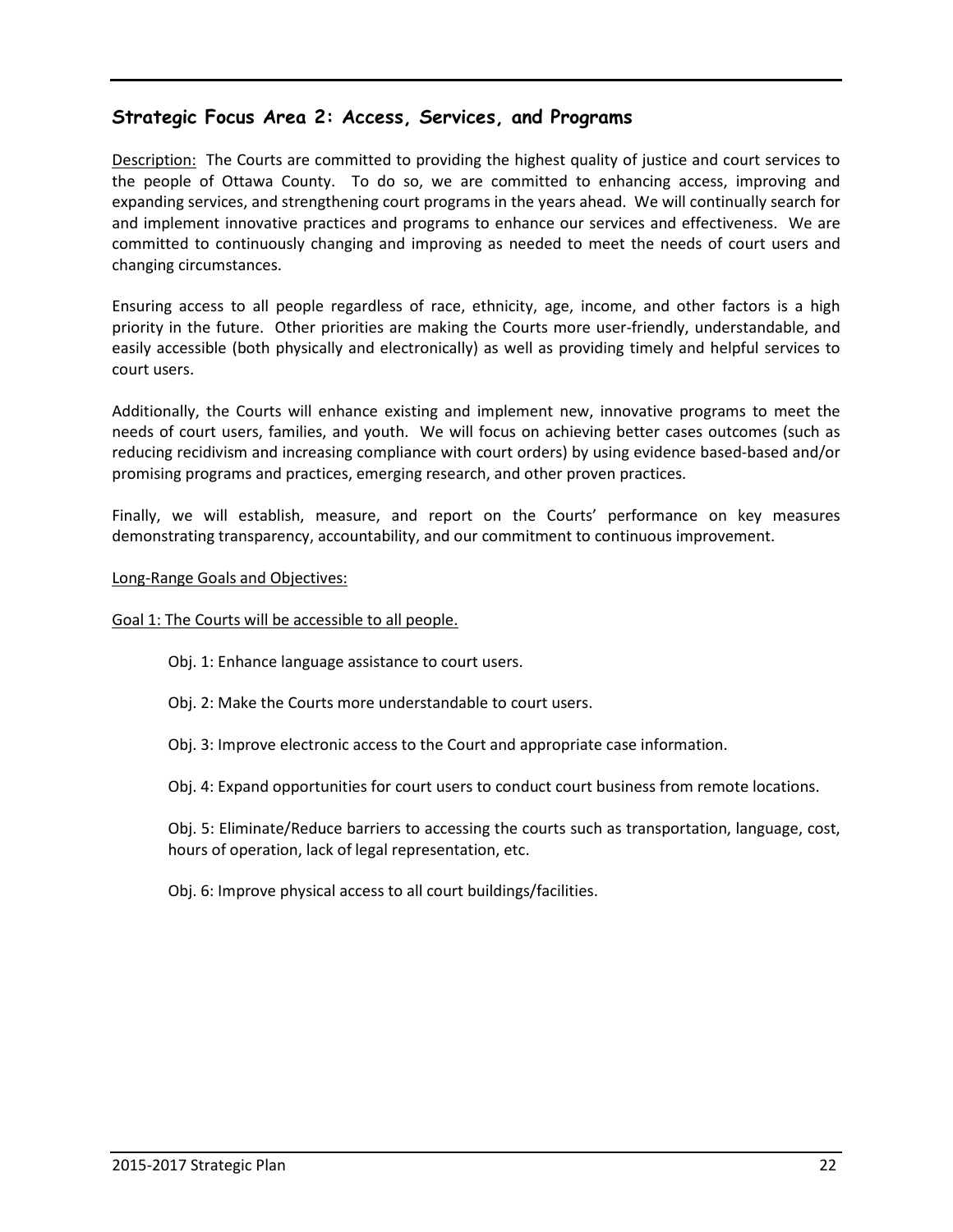Goal 2: Judicial officers and staff will provide the highest quality of customer service – timely, respectful, and free of bias – to all court users.

Obj. 1: Establish, communicate, and reinforce a culture of service excellence.

Obj. 2: Train and mentor the workforce in service excellence.

 Obj. 3: Establish and strengthen cross-departmental communication, collaboration, and mechanisms for responding to customer needs and questions.

Goal 3: The Courts' programs and services will meet the current and emerging needs of court users and the community, and improve justice-related outcomes.

 Obj. 1: Improve existing court programs and services particularly those for jurors, families, juveniles, and litigants with mental illness and addictions.

 Obj. 2: Research and expand the use of evidence-based, innovative, and other effective court programs.

 Obj. 3: Measure the effectiveness of, and continuously improve, the Courts' programs, services, and outcomes.

 Obj. 4: Expand partnerships and collaborate with justice system partners and other courts to improve services and outcomes.

Obj. 5: Assess the needs and gather input from the community.

See the Companion document to this Strategic Plan – 2015 Strategic Projects – for a list of the Courts' annual priorities.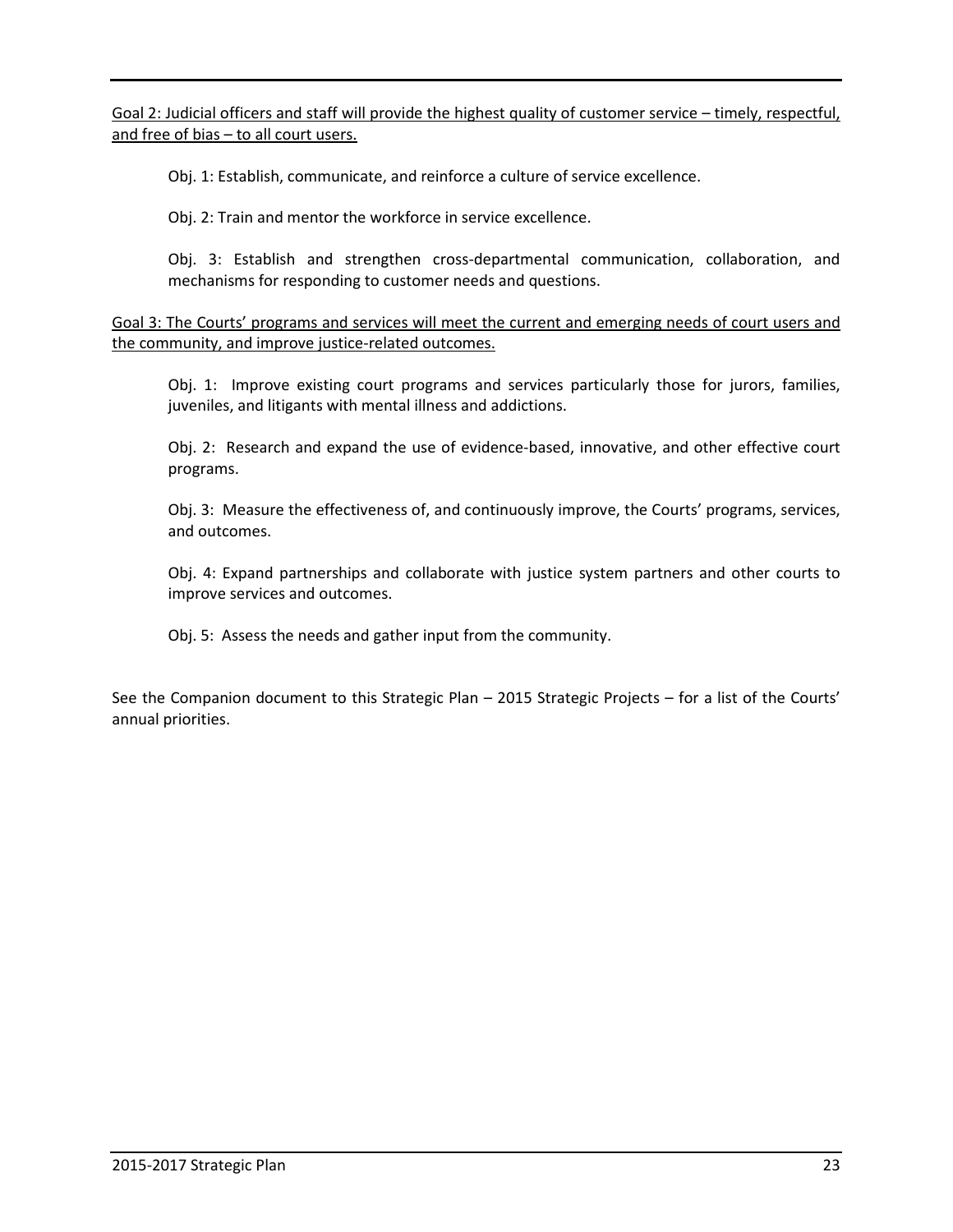# **Strategic Focus Area 3: Timely Resolution and Efficient Operations**

Description: Resolving legal matters in a timely and fair manner will continue to be a high priority for the Courts. Managing cases more efficiently and effectively, implementing research findings and best practices on procedural fairness, and streamlining and simplifying court procedures and work processes are among our priorities in the future.

The Courts are committed to further improving case management practices and reducing unnecessary delay. For example, we will improve how cases are scheduled, establish firm trial dates, start hearings on time, and schedule judicial events (e.g., status conferences) to ensure cases are resolved expeditiously. Judicial officers will control the pace of litigation ensuring due process and fair and timely resolution.

Ensuring procedural fairness also is a high priority in the future. Procedural fairness is defined as court users feeling that decisions are made through fair court processes. According to national research, procedural fairness includes: (1) handling cases effectively and fairly and (2) treating court users with dignity and respect throughout the court process.<sup>3</sup> We will continue to evaluate and improve how cases are handled and ensure court users have a voice, are treated respectfully, understand the rationale for judges' decisions, and understand what they need to do to comply with the Court order, all of which are important elements of procedural fairness.

Finally, the Courts will continue to improve court processes including simplifying and streamlining court procedures and work processes, and reducing redundant work/data entry. Using improved and leading edge technology, we will improve court processes and use real time data to better manage cases and improve court operations. This includes improving the Courts' case management systems, expanding the use of video-conferencing, transitioning to digital records and going paperless, etc. Additionally, we will evaluate and streamline work processes to increase efficiency and effectiveness. Lastly, we will continue to measure, monitor, and improve the Courts' performance on key timeliness and fairness performance measures.

#### Long-Range Goals and Objectives:

#### Goal 1: The Courts will resolve legal matters in a timely manner, exceeding adopted time standards.

Obj. 1: Reduce unnecessary delay from scheduling to adjudication.

 Obj. 2: Implement innovative and effective delay-reduction and case management principles and practices.

Obj. 3: Use existing, new, and emerging technologies to increase efficiency and effectiveness.

 $\overline{a}$ 

<sup>&</sup>lt;sup>3</sup> Procedural fairness includes for dimensions: (1) Respect; (2) Voice; (3) Neutrality; and (4) Trust. Perceptions of procedural fairness are the strongest predictor of public satisfaction, approval, and confidence in the courts irrespective of why people are at court, whether they won or lost their case, and their ethnicity, race, and economic or social status, according to a growing body of national research. Thus, increased perceptions of procedural fairness can lead to greater public support for the courts. In addition, people who perceive that court processes are fair and they have received quality treatment are more likely to see the court's authority as legitimate, and in turn are more likely to comply with court orders. Sources: Dr. Tom Tyler, NYU, and Dr. David Rottman, National Center for State Courts.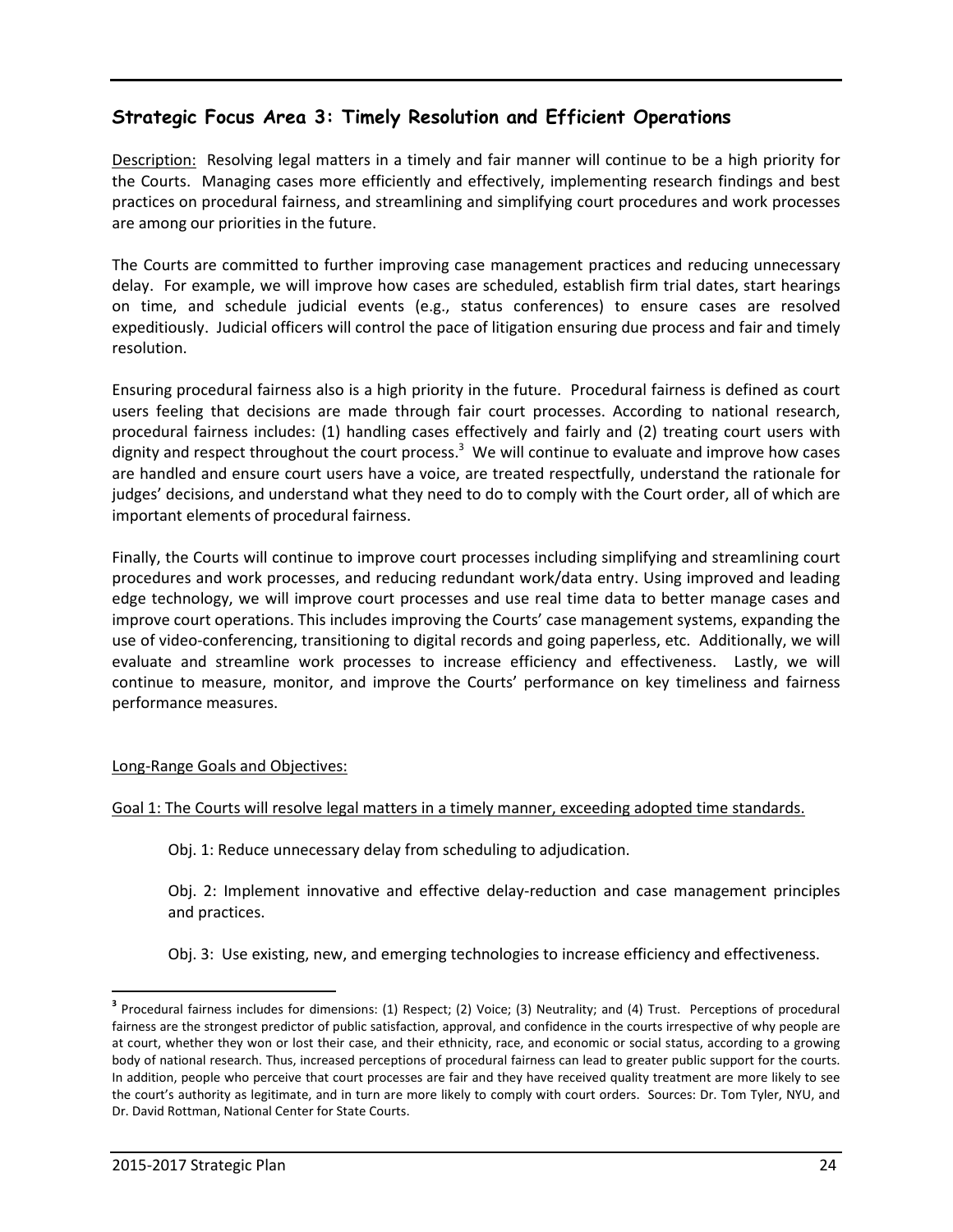Obj. 4: Involve and collaborate with the legal community and state and local justice system partners to improve timeliness.

 Obj. 5: Start court events (trials, hearings, and appointments) on time – when they are scheduled to begin.

 Obj. 6: Enhance and expand programs and services that assist in effectively and expeditiously resolving legal matters.

 Obj. 7: Measure the effectiveness of programs and changes and continuously improve the Courts' performance on timeliness.

#### Goal 2: The Courts' processes will be understandable, efficient, and effective. (procedural fairness)

 Obj. 1: Evaluate, streamline, and simplify court processes and procedures – make them more understandable and efficient.

Obj. 2: Use existing, new, and emerging technologies to improve efficiency and effectiveness.

Obj. 3: Increase the use of appropriate digital records.

Obj. 4: Implement principles and practices that promote procedural fairness.

Obj. 5: Inform and train judicial officers and staff on new processes, procedures, and practices.

#### Goal 3: All court users and court personnel will be treated with dignity and respect. (procedural fairness)

 Obj. 1: Treat everyone respectfully at all times (e.g., jurors, victims/witnesses, court users, family members, court personnel); increase cultural competence of judicial officers and staff.

Obj. 2: Provide timely services to court users; reduce wait times.

Obj. 3: Ensure court users understand what was ordered and what they need to do to comply.

 Obj. 4: Provide court users with a reasonable opportunity to express their needs and/or tell their side of the story.

Obj. 5: Implement restorative practices.

See the Companion document to this Strategic Plan – 2015 Strategic Projects – for a list of the Courts' annual priorities.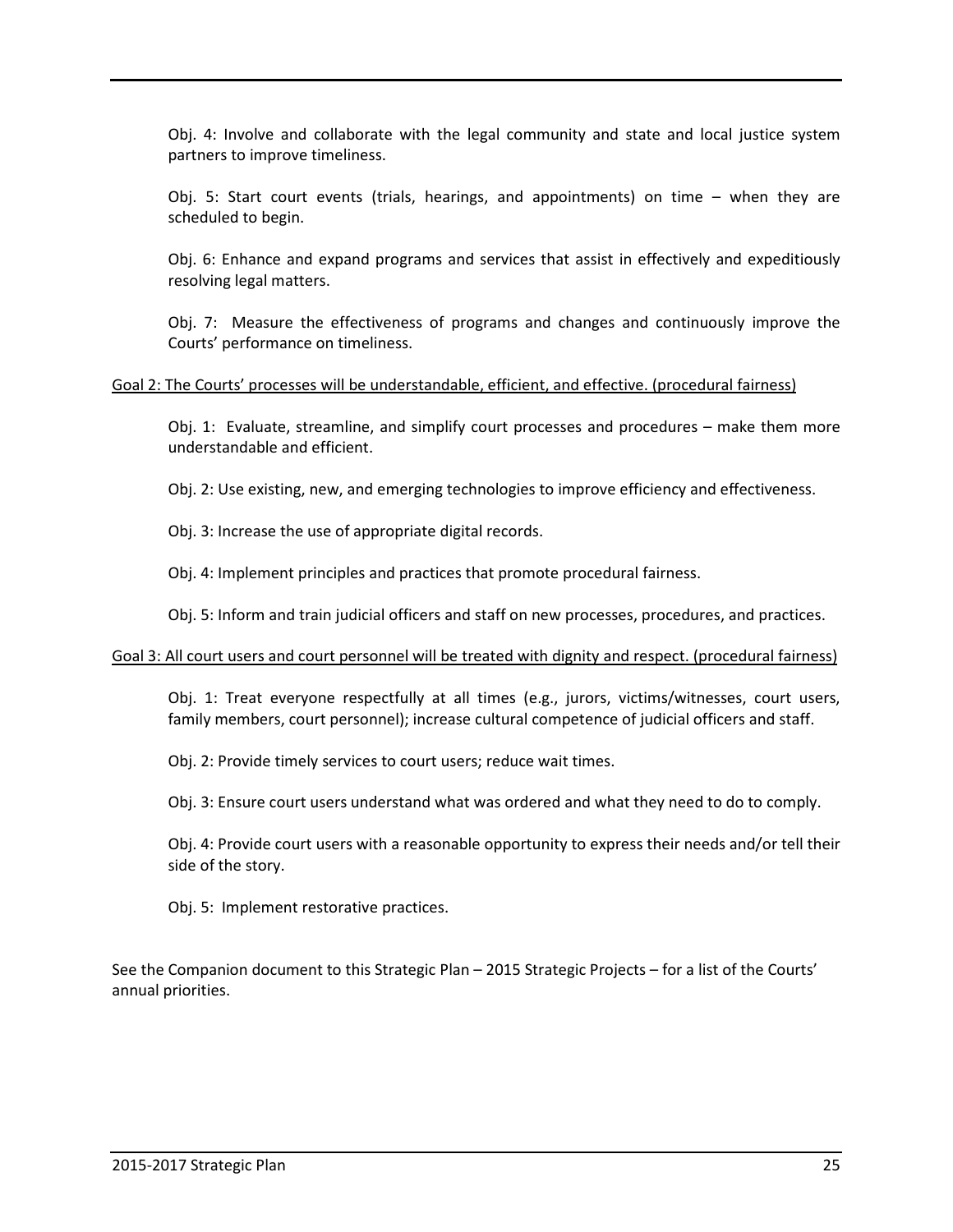# **Strategic Focus Area 4: Community Relations and Collaboration with Partners**

Description: The Courts are a separate and independent branch of government. However, they are part of a complex system that depends on and is affected by state and local executive and legislative branches of government. Additionally, the Courts depend on and work closely with legal, community, and justice system partners to provide needed services, help reduce recidivism, increase public education about the courts, and keep communities safe.

Thus, positive community and intergovernmental relations at the state and local levels are essential in the future. The Courts will continue to enhance community relations by strengthening collaboration with partners and stakeholders, educating the public and students about the Courts, communicating more effectively with state and local partners and stakeholders, and forming new partnerships as appropriate.

Focusing on this important area will enhance the Courts' reputation in the community and help build trust and confidence in the Courts. The public will better understand and be more informed about the work of the Courts, our role in society, and overall court performance. Improved relations with partners and stakeholders also will benefit the Courts. Collaborative relations will ultimately help the Courts enhance our services to court users and the community.

#### Long-Range Goals and Objectives:

#### Goal 1: The Courts will be more understandable to the public.

Obj. 1: Educate the public about the Courts using multiple methods and media.

Obj. 2: Strengthen connections with the community.

Obj. 3: Reach out to and gather input from community partners, employers, schools, and other community leaders.

 Obj. 4: Strengthen the Courts' internal capacity to improve and influence public education and community relations.

Obj. 5: Strengthen press and media relations.

Obj. 6: Enhance volunteer opportunities at the Courts.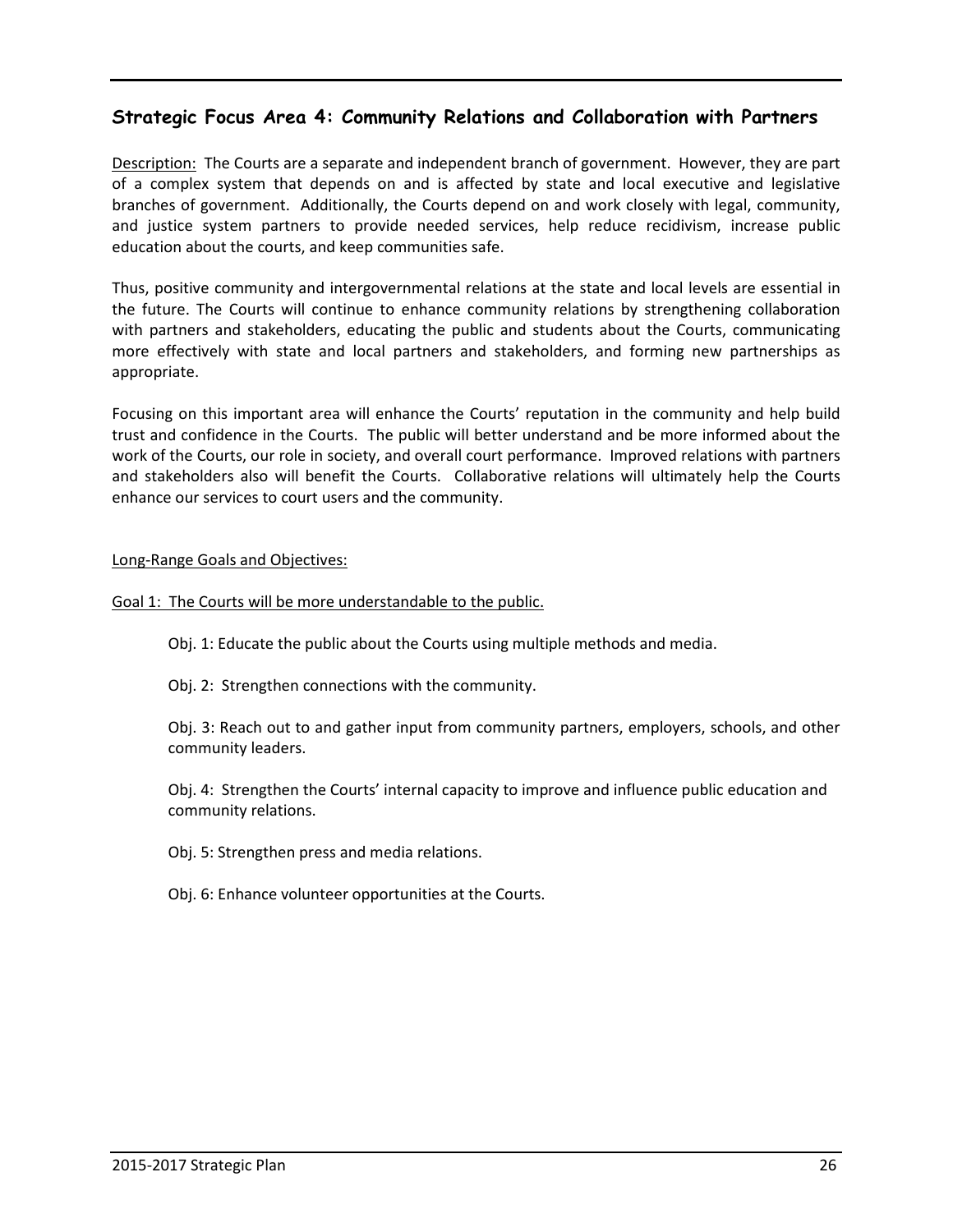Goal 2: The Courts will have positive relations with, and will gain the support of, justice system and community system partners.

Obj. 1: Inform and educate justice system stakeholders about the Courts (e.g., needs, services, performance).

 Obj. 2: Collaborate with the other branches of government and justice system and community partners on projects of mutual interest and benefit.

 Obj. 3: Use feedback and/or personal experiences from constituents/others to build support for the work of the Courts.

Obj. 4: Increase transparency and accountability.

See the Companion document to this Strategic Plan – 2015 Strategic Projects – for a list of the Courts' annual priorities.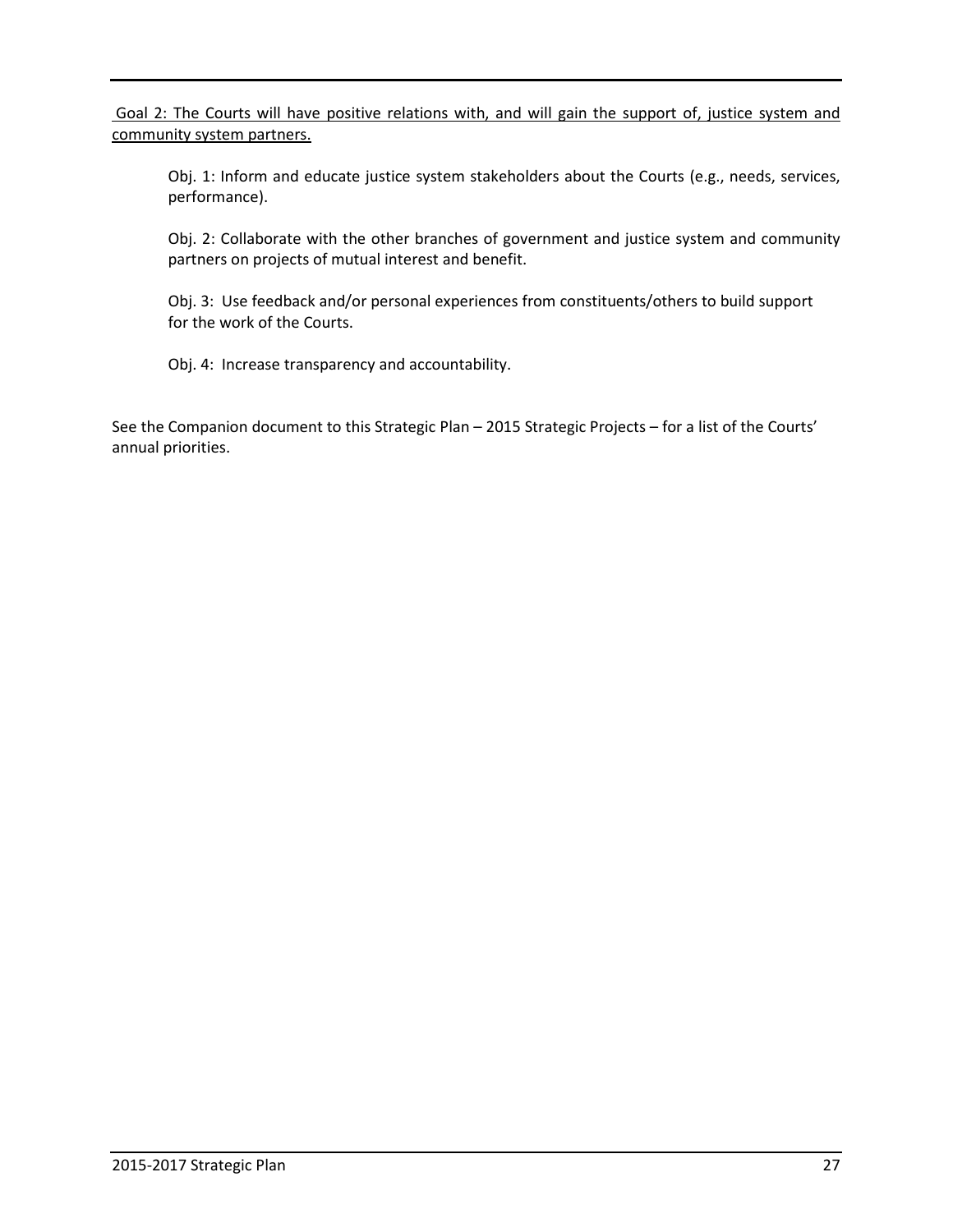# **Strategic Focus Area 5: Employee Development and Innovative Work Culture**

Description: To excel in the future, the Courts will foster a positive and innovative work culture. This includes embracing innovation, being change-ready, fostering an engaging and satisfying work environment as well as increasing the skills and competencies of personnel, all of which are high priorities in the years ahead.

The Courts want to be an employer-of-choice: an employer that easily attracts highly talented and skilled applicants and where existing staff are engaged and satisfied. In addition to providing competitive pay, benefits, and perks, we are committed to fostering a work culture that is innovative, embraces change, rewards continuous improvement and collaboration, and provides meaningful and purposeful work.

Additionally, instituting a mentoring culture, strengthening training and development opportunities, bolstering career growth and development opportunities, and developing existing and future leaders and managers are high priorities for the future. Investing in the training and development of personnel will ensure staff are equipped with the knowledge, skills, and abilities to excel in the future.

#### Long-Range Goals and Objectives:

#### Goal 1: The work culture and environment will be positive, innovative, and engaging.

Obj. 1: Increase career development and promotional opportunities.

Obj. 2: Promote an environment that is innovative and embraces change.

Obj. 3: Engage staff in making organizational changes and improvements.

Obj. 4: Enrich the jobs of staff – provide meaningful and interesting work.

Obj. 5: Implement best practices to strengthen the work culture and environment.

 Obj. 6: Recognize and reward innovation, implementing changes, and achievements of teams and staff.

Obj. 7: Enhance teamwork and communication throughout the Courts.

 Obj. 8: Support and strengthen the supervisory, management, and leadership skills of supervisors and managers.

Obj. 9: Coach and mentor staff.

Obj. 10: Communicate expectations and hold all staff accountable for high performance.

Obj. 11: Increase professionalism and consistency within and across the Courts.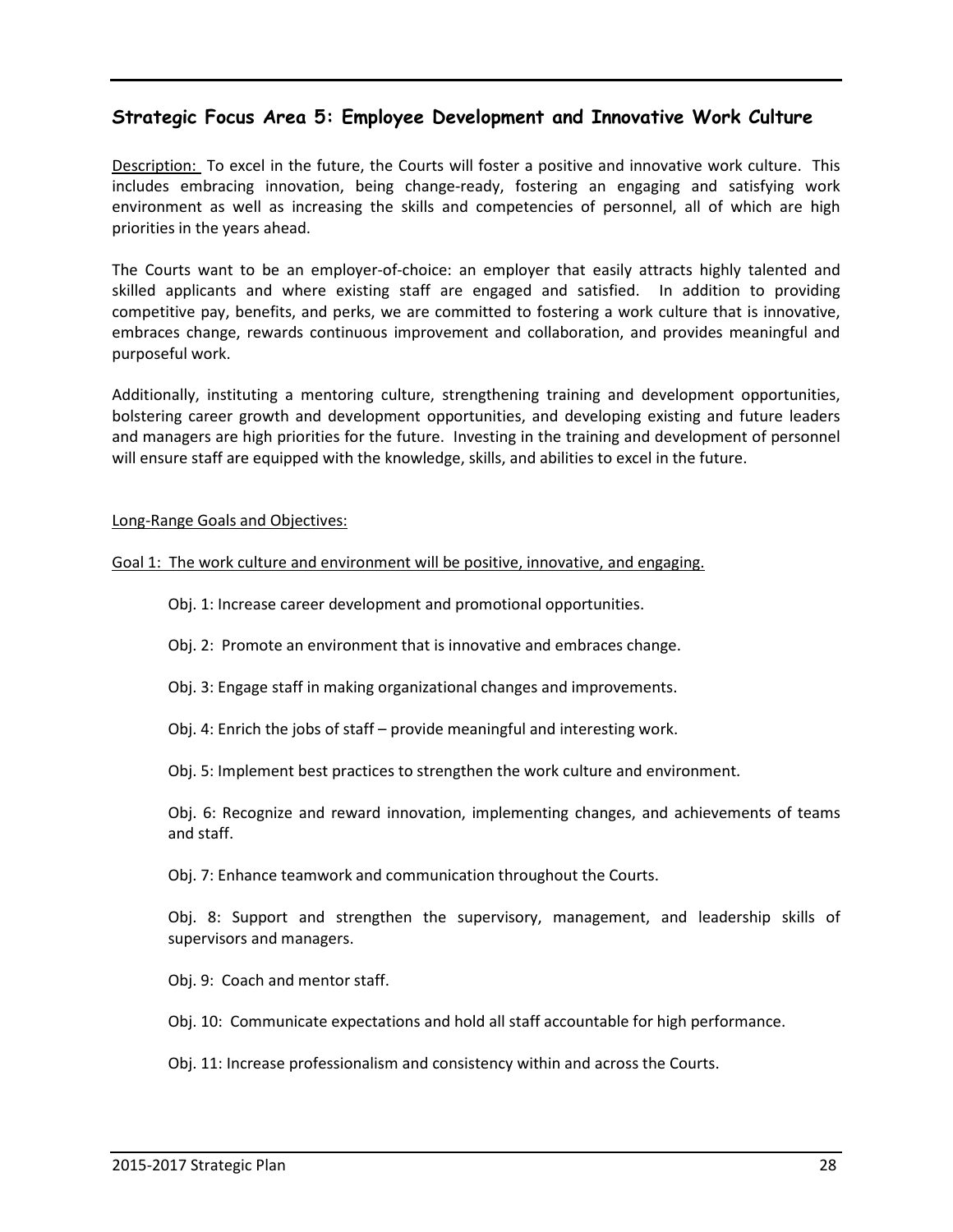Goal 2: The Courts' workforce will have the knowledge, skills, and abilities to do their jobs/work well today as well as in the future.

 Obj. 1: Increase education and training opportunities with an eye on the skills needed in the future.

Obj. 2: Expand on-the-job (real time) learning and development opportunities.

Obj. 3: Fill the skills gap based on the needs of the Courts and competencies of current staff.

See the Companion document to this Strategic Plan – 2015 Strategic Projects – for a list of the Courts' annual priorities.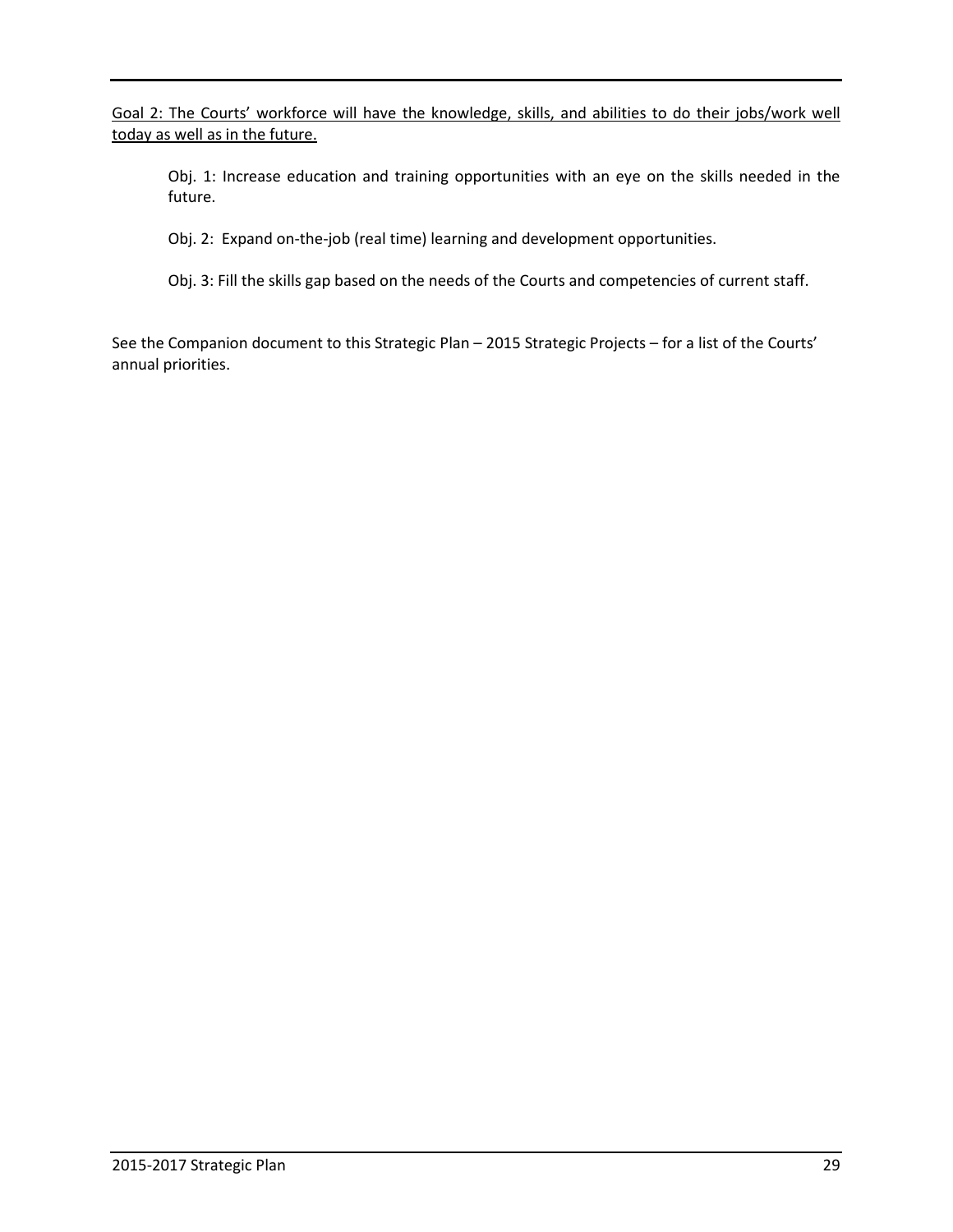# **Appendix A: Summary of Accomplishments (2004-2014)**

The Courts have accomplished many priority projects between 2004 – 2014 thanks to the dedication and hard work of the Strategic Action and Divisional Teams. Below is a partial list of accomplishments that are directly or indirectly related to the Courts' Strategic Plans over the past 10 years.

#### 2004 – "Strategic Planning"

- 1. Completed first court-wide Strategic Plan
- 2. Expanded the ADR plan to include domestic relations and probate cases
- 3. Completed a Caseflow Management Plan
- 4. Introduced a court-wide publication, *The Court Communicator*
- 5. Implemented the juvenile Drug Treatment Court
- 6. Completed the MiCSES conversion

#### 2005 – "The Advent of Drug Treatment Courts"

- 1. Implemented the adult-felony Drug Treatment Court
- 2. Introduced Interactive Video Technology (IVT) and Video Conferencing capabilities
- 3. Implemented a web-based case management system in Juvenile Services (Courtstream)
- 4. Created the Citizen's Advisory Council

#### 2006 – "Ottawa County Courthouse Planning"

- 1. Conducted the first Court User Survey
- 2. Developed the Master Technology Plan
- 3. Expedited the custody process in FOC
- 4. Expanded fine/fee payment options for the public (Telephone and Internet; www.miottawa.org)
- 5. Completed initial planning efforts for the new Ottawa County Courthouse
- 6. Created the "You and The Courts" educational video

#### 2007 – "Collaborative Partnerships"

- 1. Expanded bed rental contracts in the Juvenile Detention Center
- 2. Launched the student intern program
- 3. Implemented the Guardianship Training Program
- 4. Hosted the first Professionals Advocating and Caring for Kids (P.A.C.K.) meeting, though similar events date back to the 1990's
- 5. Implemented a new imaging system, using OnBase software
- 6. Introduced the first Court Employee Satisfaction Survey
- 7. Hosted the first Bench/Bar Meeting

#### 2008 – "Access to Justice: Responding to the Community"

- 1. Began planning for a Courthouse Learning Center in the new Ottawa County Courthouse
- 2. Began planning for a Legal Self Help Center in the new Ottawa County Courthouse
- 3. Implemented the "Community Report Card" for Juvenile Services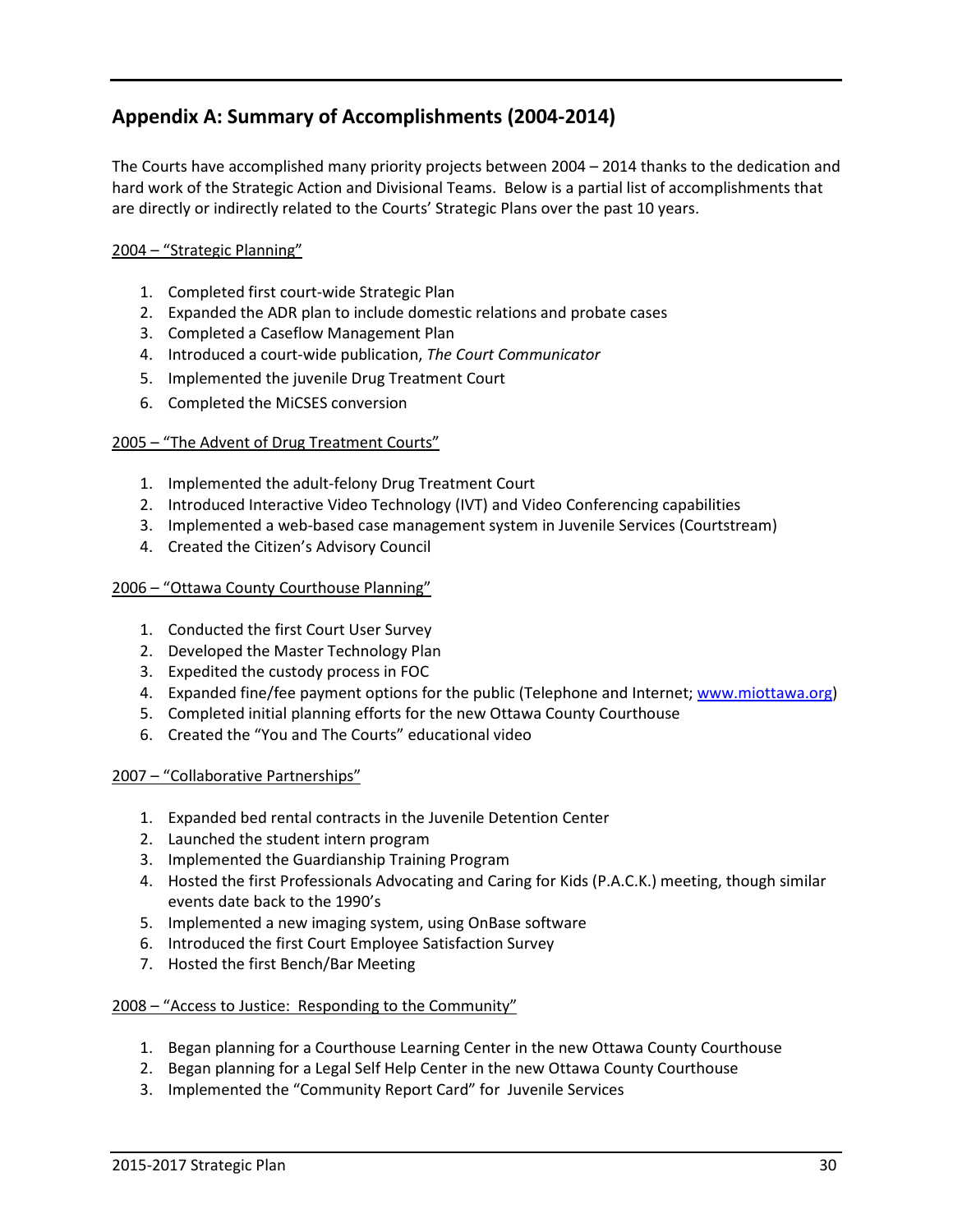- 4. Juvenile Services launched the Adventures in Mentoring (AIM) program in partnership with the Michigan State University Extension
- 5. Implemented the Victim Support Services Program in Juvenile Services
- 6. Completed the Access and Fairness Survey, an updated version of the "Court User Survey" adapted from the NCSC CourTools
- 7. Updated the Courts' Strategic Plan

#### 2009 – "Inspiring Public Trust"

- 1. Opened the new Ottawa County Courthouse
- 2. Opened the Legal Self Help Center
- 3. Forty-three staff successfully completed the Court Management Program through the National Center for State Courts – Institute for Court Management
- 4. Implemented the female-specific Lighthouse Program in the Juvenile Detention Center
- 5. Completed the second Court Employee Satisfaction Survey

#### 2010 – "Re-Thinking the Courts"

- 1. Leadership Team members completed the NCSC's Court Executive Development Program and implemented the Building Bench Strength Program within the 20<sup>th</sup> Circuit and Ottawa County Probate Courts
- 2. Introduced FOC Booting Project
- 3. Revamped the Juvenile Services reimbursement program
- 4. Legal Self Help Center served 2,500+ patrons during its first year of operation
- 5. Opened the Challenge Ropes Course to community groups
- 6. Completed the third Access and Fairness Survey
- 7. Published the *Ottawa County Judicial Biography* book

#### 2011 – "Re-Engineering the Courts"

- 1. Implemented performance measures through the use of NCSC CourTools
- 2. Developed the Citizen's Law School as part of annual Law Day celebrations
- 3. Implemented the Electronic Judges Calendar through MICA
- 4. Launched the Juvenile Justice Vision 20/20 initiative
- 5. Introduced the Arrears Forgiveness Program in FOC
- 6. Implemented use of Writs to Intercept State of Michigan income tax refunds from litigants who owed outstanding financial obligations to the Court
- 7. Completed the third Court Employee Satisfaction Survey
- 8. Opened FOC satellite office in Holland

#### 2012 – "Measuring Success"

- 1. Conducted several High Performance Court Framework workshops with the NCSC
- 2. Reviewed and updated Court information on the County's website www.miottawa.org
- 3. Trial Division collections surpassed \$1,000,000
- 4. Implemented the Shakespeare Behind Bars program in JJI and the OCJDC
- 5. Legal Self Help Center expanded to offer services at the Probate Court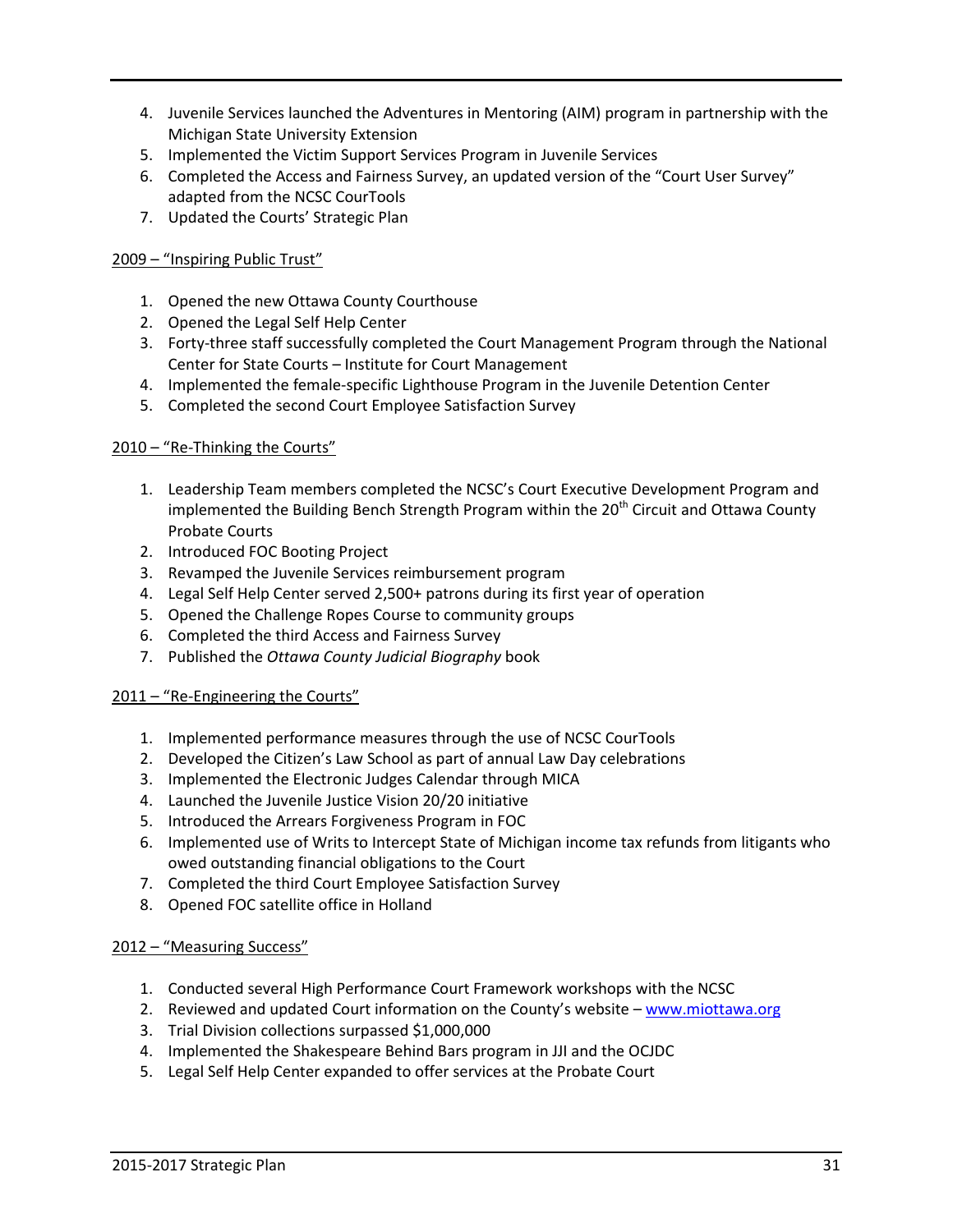- 6. Ottawa FOC selected as a pilot county for the new state program; Compromise Arrears in Return for On-Time Support (CAROTS)
- 7. Completed the fourth Access and Fairness Survey

#### 2013 – "High Performing Courts"

- 1. Probate Register completed the NCSC's Court Executive Development Program and plans to implement a Volunteer Guardianship Program
- 2. Completed the fourth Court Employee Satisfaction Survey
- 3. Developed and implemented a Business Court Plan
- 4. Developed a Concurrent Jurisdiction Plan
- 5. Expanded the Legal Self Help Center to include a satellite office in Holland
- 6. Completed the "Framing of the Judges" project

#### 2014 – "Making a Difference"

- 1. Conducted successful all staff training with Dr. Roger Hall
- 2. Collaborated with Sheriff's Department to add second deputy to FOC Bench Warrant Team
- 3. Worked with Mediation Services to certify additional court employees
- 4. Fulfilled statutory duties with Child Death Review Team
- 5. Implemented YLS (Youth Level of Services) Risk/Needs Assessment program
- 6. Successfully completed a Michigan Supreme Court financial audit
- 7. Developed a Technology Action Plan with NCSC
- 8. Installed "Lady Justice" display as part of Law Day activities
- 9. Hosted the first Domestic Relations Law Summit
- 10. Completed review and updating of the Courts' Strategic Plan

#### Ongoing Projects and Initiatives

- 1. Court Technology Improvements
	- Interactive Video Technology
	- **E-Filing**
	- **•** Video Conferencing
	- **Electronic Document Management**
	- **Enterprise Resource Project (ERP)**
	- **Evidence Presentation Technology**
	- **BIS Courtroom Recording**
	- Technology Advisory Group (TAG) Ottawa County
	- Technology Implementation Committee (TIC) Michigan Supreme Court
- 2. Collaborative Partnerships
	- **Ottawa County Bar Association**
	- **ULTA** Ottawa County Administration and related County Departments
	- **EXEC** State Court Administrative Office
	- **Michigan Association of Circuit Court Administrators**
	- **Michigan Association of Drug Court Professionals**
	- **E** Michigan Association for Family Court Administration
	- **Michigan Association of Juvenile and Probate Court Registers**
	- **Nichigan Judges Association**